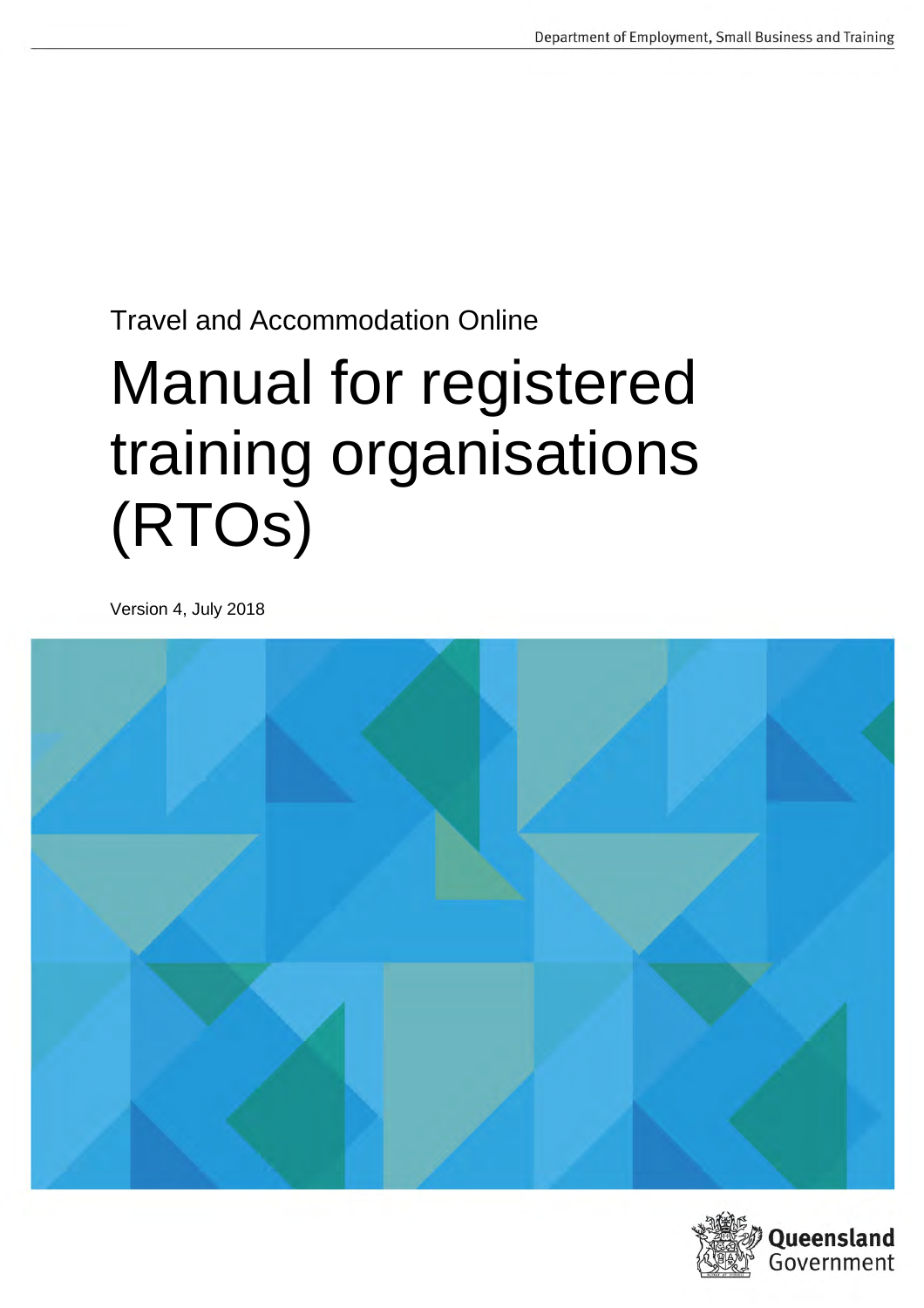### **Contents**

| 2.             |                                                             |  |
|----------------|-------------------------------------------------------------|--|
| 3.             |                                                             |  |
| 4.             |                                                             |  |
|                |                                                             |  |
|                |                                                             |  |
|                |                                                             |  |
| 5.             |                                                             |  |
|                |                                                             |  |
| 6.             | ACCESSING THE TRAVEL AND ACCOMMODATION ONLINE RTO           |  |
|                |                                                             |  |
| $\mathbf{7}$ . |                                                             |  |
| 8.             |                                                             |  |
|                |                                                             |  |
|                |                                                             |  |
| 9.             | UPDATING DETCONNECT USER ACCESS FO TRAVEL AND ACCOMMODATION |  |

For any issues regarding the application, please contact DETConnect Help Desk:

Phone: (07) 3025 6691 Email: [detconnect@de](mailto:detconnect@desbt.qld.gov.au)sbt.qld.gov.au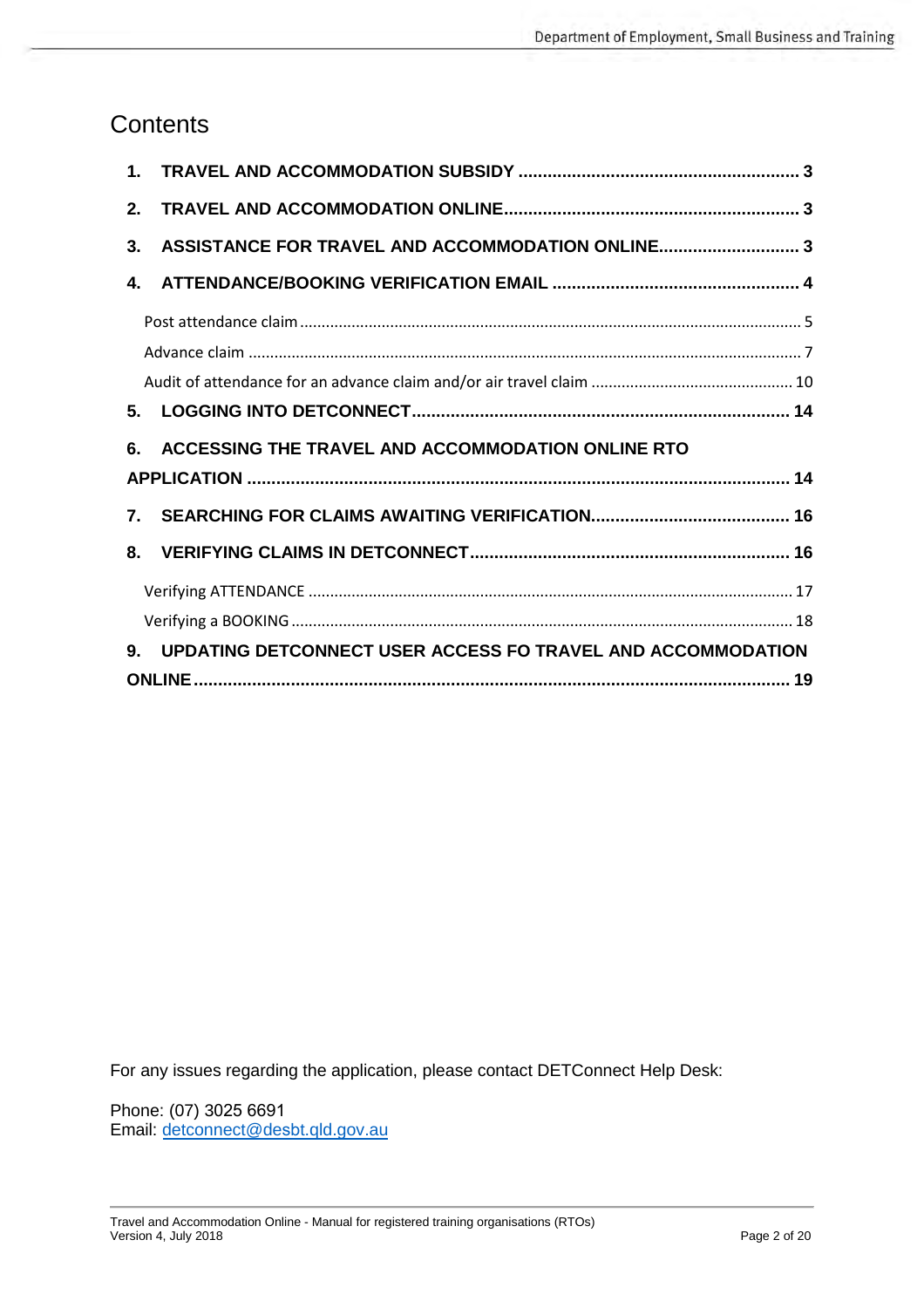# <span id="page-2-0"></span>**1. TRAVEL AND ACCOMMODATION SUBSIDY**

The Department of Employment, Small Business and Training provides financial assistance to apprentices and trainees (*other than school-based apprentices and trainees*) who travel specified distances to attend off-the-job training required for their apprenticeship or traineeship. This financial assistance does **not** cover 100% of expenses incurred by apprentices or trainees.

The subsidies are paid only if the applicant attends the closest supervising registered training organisation (SRTO – also referred to as training provider) able to deliver the off-the-job training program and travels at least 100kms return to attend that SRTO.

# <span id="page-2-1"></span>**2. TRAVEL AND ACCOMMODATION ONLINE**

The Travel and Accommodation Online system was implemented (in 2010) to allow access to apprentices and trainees to submit their travel and accommodation claims online.

The benefits of Travel and Accommodation Online include:

- 1. Apprentices and trainees can lodge electronic applications online and receive their subsidy sooner.
- 2. RTOs can electronically verify the booking and/or attendance of apprentices and trainees claiming the subsidy.
- 3. Departmental Travel and Accommodation staff can process applications more efficiently and with shorter turnaround times.

Apprentices and trainees can lodge claims online through the Travel [and Accommodation](https://desbt.qld.gov.au/training/apprentices/incentives/travel-accommodation)  section of the [department's](https://desbt.qld.gov.au/training/apprentices/incentives/travel-accommodation) website.

# <span id="page-2-2"></span>**3. ASSISTANCE FOR TRAVEL AND ACCOMMODATION ONLINE**

### RTO assistance

The RTO officer should refer to the latest version of this manual prior to contacting the department for assistance.

This manual is located at

https://desbt.qld.gov.au/training/apprentices/[incentives/travel-accommodation](https://desbt.qld.gov.au/training/apprentices/incentives/travel-accommodation).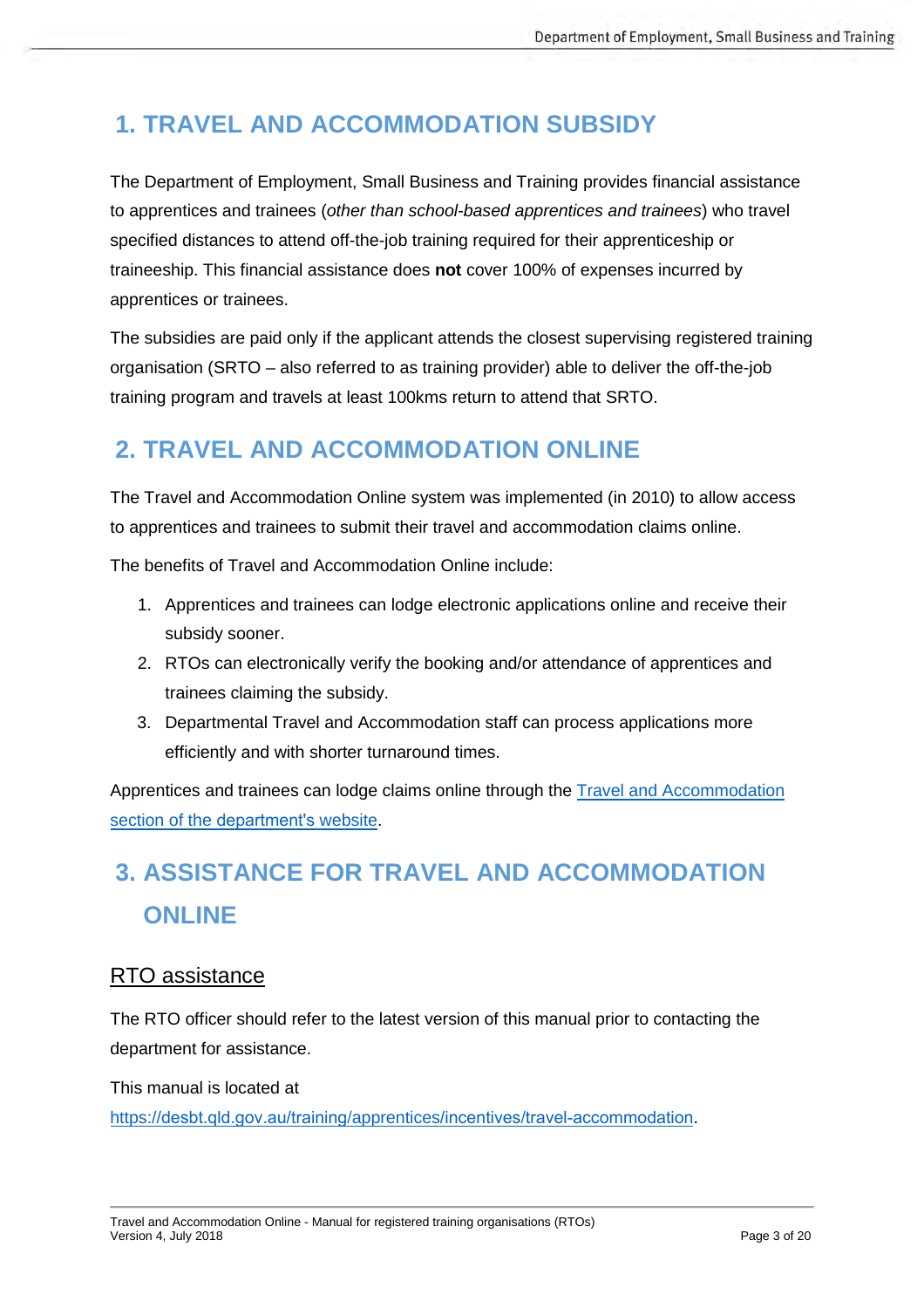### Apprentice and trainee assistance

Apprentices and trainees lodging claims online will see error messages and/or help messages like below. These messages will help them continue to lodge their claim, or advise them to contact their RTO or Apprenticeships Info on 1800 210 210 (depending on the information needed to complete the lodgement).

There is also a *Travel and Accommodation Online: Manual for apprentices and trainees* to assist apprentices and trainees when lodging their application online. This manual is located at https://desbt.qld.gov.au/training/apprentices/[incentives/travel-accommodation](https://desbt.qld.gov.au/training/apprentices/incentives/travel-accommodation).

**EXAMPLE:** Apprentice/trainee help message in Travel and Accommodation Online.

| □ Travel and Accommodation Subsidy - Online Application - Google Chr                                                                                                                                                                                                                                                                                                                                                                                                                                                                                                                                                                                                                                  |
|-------------------------------------------------------------------------------------------------------------------------------------------------------------------------------------------------------------------------------------------------------------------------------------------------------------------------------------------------------------------------------------------------------------------------------------------------------------------------------------------------------------------------------------------------------------------------------------------------------------------------------------------------------------------------------------------------------|
| https://tracc.training.qld.gov.au/TRACC_Apprentice/UI/ClaimWizardHelp_Registr<br>$\blacksquare$ Secure                                                                                                                                                                                                                                                                                                                                                                                                                                                                                                                                                                                                |
| <b>Training Contract Registration Number</b>                                                                                                                                                                                                                                                                                                                                                                                                                                                                                                                                                                                                                                                          |
| You need to know your training contract registration number to submit this<br>claim. You can ask your training provider (Registered Training Organisation) for<br>your training contract registration number, or you can find your number on<br>letters sent to you by the Department of Employment, Small Business and<br>Training (eg Registration Letter). Alternatively, you can get your training<br>contract registration number by contacting Apprenticeships Info at email<br>ApprenticeshipsInfo@qld.gov.au or telephone 1800 210 210 between 8:30am<br>and 4:45pm Monday to Friday. You cannot lodge a subsidy claim until you have<br>your training contract registration number.<br>close |

# <span id="page-3-0"></span>**4. ATTENDANCE/BOOKING VERIFICATION EMAIL**

The Travel and Accommodation unit is required to comply with departmental Financial Audit protocols for all claims paid. Where the Travel and Accommodation unit pays any money to an apprentice or trainee, the RTO is required to verify the apprentice or trainee's attendance for the training block for which they claimed subsidy.

These are **three scenarios** where the Travel and Accommodation unit requires verification, and where an automated email will be sent to the RTO to verify the claim in the Travel and Accommodation RTO application in DETConnect.

The three scenarios are:

- 1. post attendance claim
- 2. advance claim
- 3. audit of attendance for an advance claim and/or air travel claim.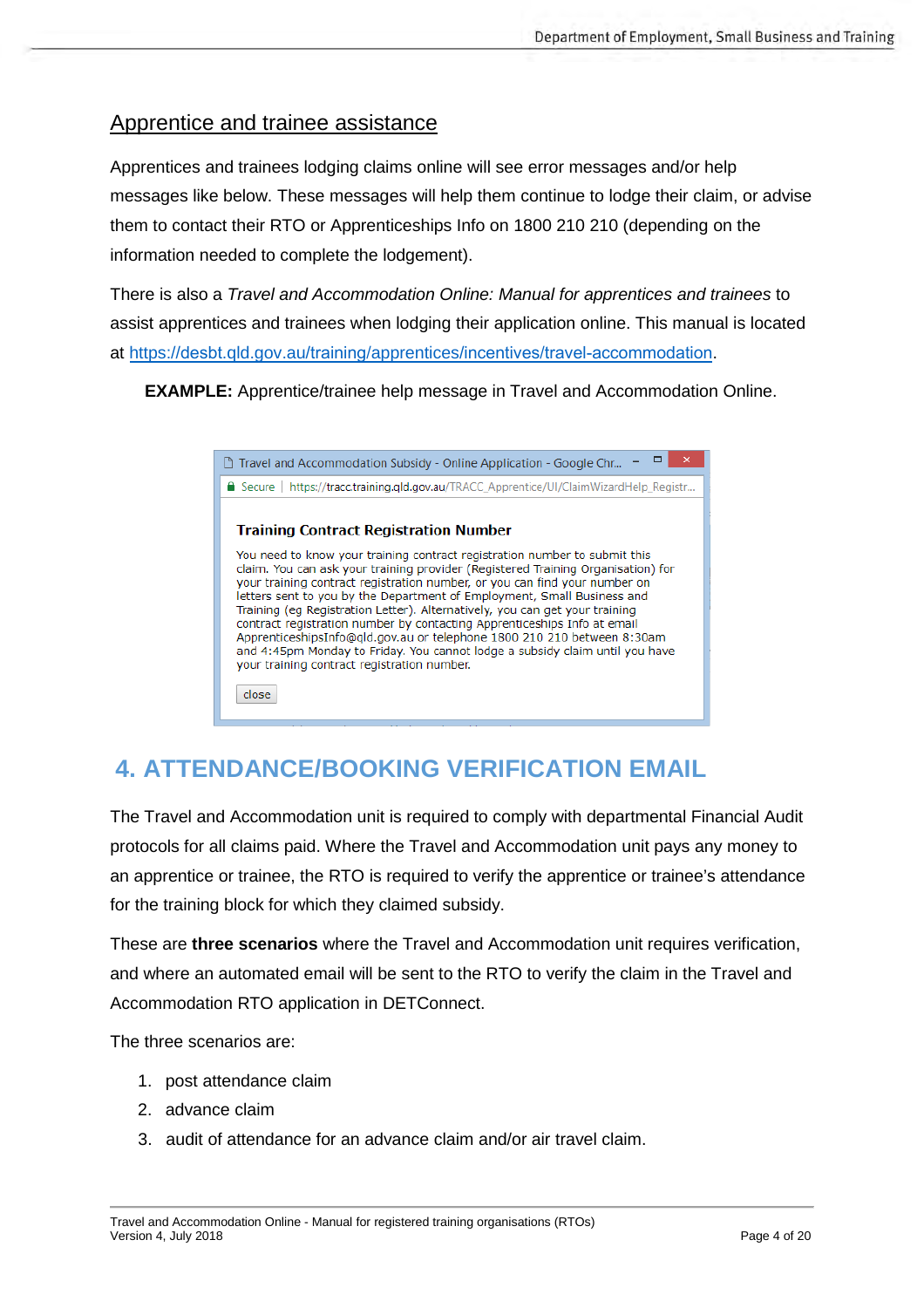### <span id="page-4-0"></span>Post attendance claim

Claim is made by apprentice or trainee for subsidy **after** the training block is completed.

When the department has received and reviewed an apprentice or trainee's subsidy claim, and determined the claim is eligible for payment, an *Attendance Verification Email* will be sent to the relevant RTO's Travel and Accommodation email box.

The email will be seeking verification an apprentice or trainee **has attended the training provider** for the dates and number of days for which they have claimed subsidy.

The verification email will advise the RTO of:

- type of email e.g. attendance email
- apprentice or trainee's name
- campus attended/enrolled
- qualification
- claimed attendance dates.

**Please note:** The RTO officer who is verifying the claim must also **check the qualification details** on the claim are correct. If the RTO is delivering a different qualification to that supplied by the apprentice or trainee, the RTO officer will need to add a supporting note in DETConnect when they verify the claim and give the details of the correct qualification they are delivering. This will notify the Travel and Accommodation unit to follow a process to have the qualification corrected in DELTA. Correcting the qualification in DELTA can also avoid delays in the RTO's claim for payment of training delivery from the department.

If verification is not received back from the RTO after 10 days, a reminder email (examples on the following pages) will be sent to the RTO, and reminder emails will continue to be sent until the claim is verified.

If the apprentice or trainee has attached a scanned copy of a hard copy claim form (signed, stamped and verified by the RTO) to their online claim, a verification email **will not be sent to their RTO**.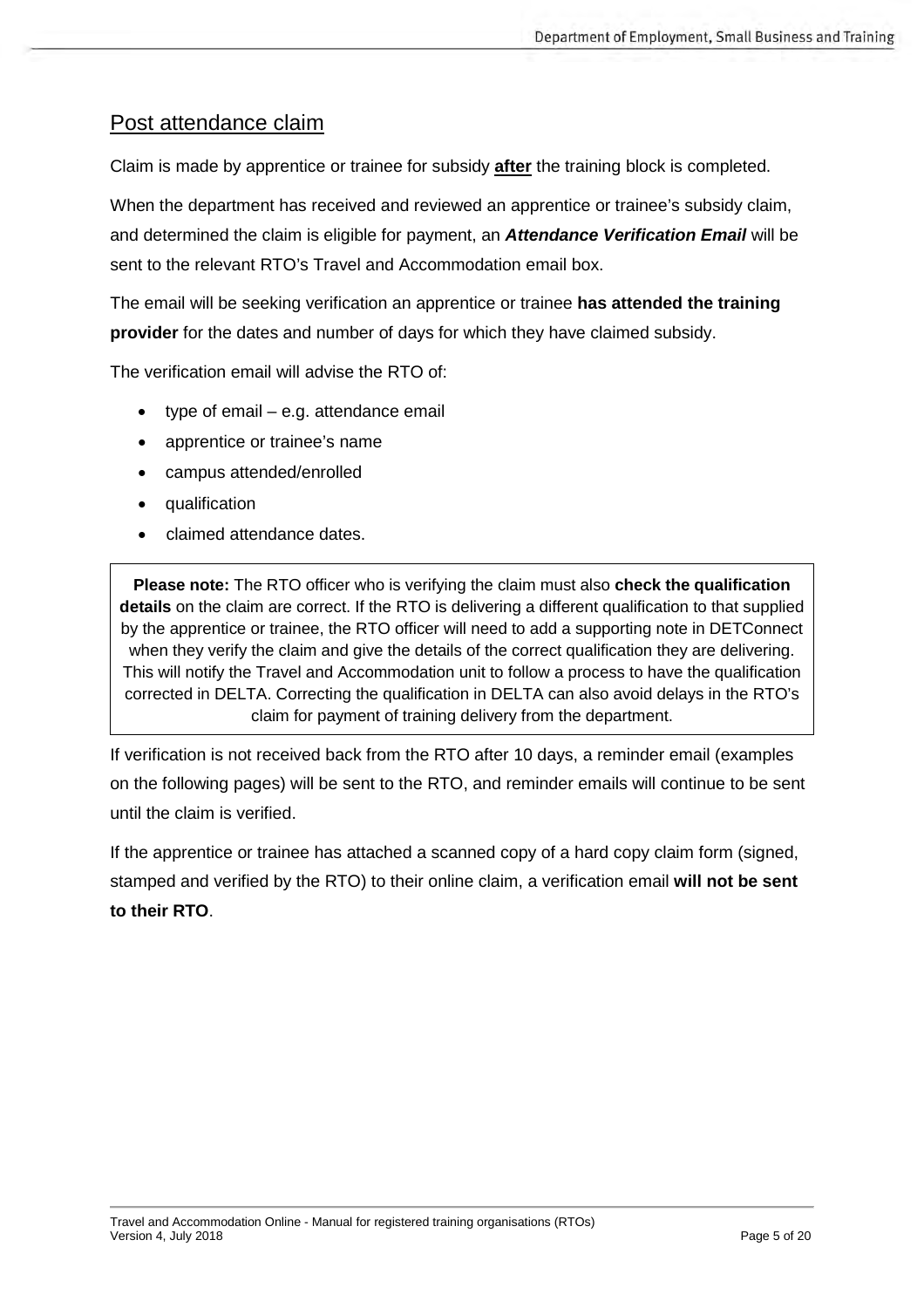#### **EXAMPLE A: 1st email sent to RTO requesting verification of ATTENDANCE.**

#### Subject: ATTENDANCE - JAY PRENTICE - MOUNT GRAVATT - MEM30705

This apprentice/trainee has completed their training block and requests travel and accommodation subsidy. DET requires verification of the attendance Details. When you action the claim in DETConnect please also check the qualification listed below. If it is NOT the qualification being delivered please advise DET by note with your verification in DETConnect.

The Attendance verification is for:

Name: PRENTICE, JAY

Registration No: 201123456

**Campus: Mount Gravatt** 

Dates: 14-Mar-2010 to 18-Mar-2010

Qual: Certificate III in Marine Craft Construction (MEM30705)

Please click on the link below to verify the dates of attendance and advise if the qualification is different to that listed

http://www.DETConnect.qld.gov.au

You may delete this email once you have verified the claim in DETConnect.

#### **Assistance Required?**

If you need assistance responding to these emails please visit the departmental website at http://www.apprenticeshipsinfo.gld.gov.au/resources/pdf/tracc/rto-manual.pdf and access the Travel and Accommodation Online RTO User Manual which provides the steps for responding to these emails.

Privacy Information: The Department of Education and Training is providing this information to you so you can verify the attendance or booking Details of the apprentice or trainee listed in this email. This is part of the process for the department to assess apprentice and trainee eligibility for the travel and accommodation subsidy. The personal Details provided in this email may only be disclosed to authorised employees within your organisation. This information must not be provided to any other organisations or used for any other purpose.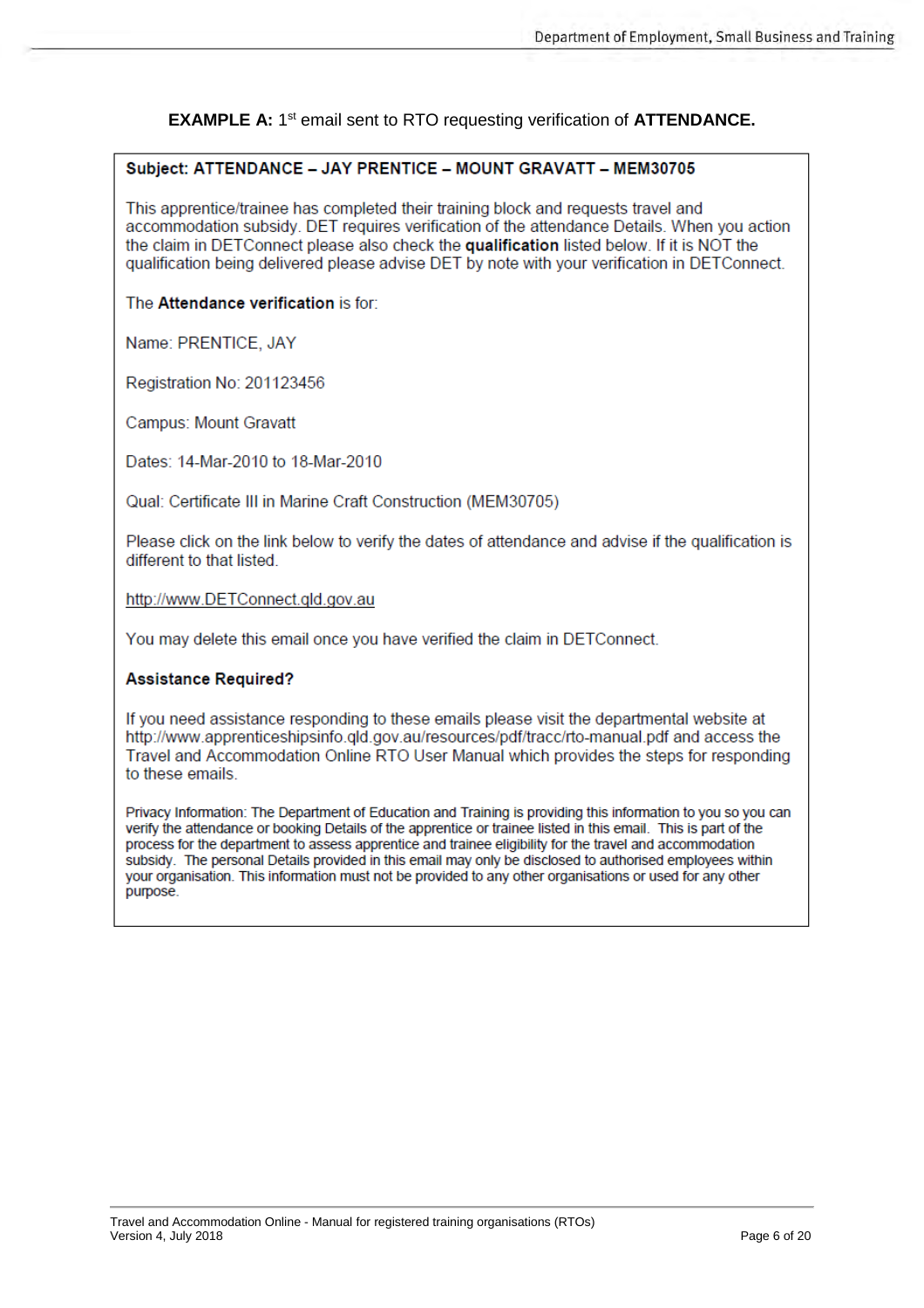**EXAMPLE B:** 2nd and subsequent emails reminding of **previous request** for verification of **ATTENDANCE**.

### Subject: ATTENDANCE - 2<sup>ND</sup> EMAIL - JAY PRENTICE - MOUNT GRAVATT - MEM30705

A Travel and Accommodation ATTENDANCE email was sent to you 10 days ago and the attendance Details have not vet been verified in DETConnect.

This apprentice/trainee has completed their training block and requests travel and accommodation subsidy. DET requires verification of the attendance Details. When you action the claim in DETConnect please also check the qualification listed below. If it is NOT the qualification being delivered please advise DET by note with your verification in DETConnect.

#### The Attendance verification is for:

Name: PRENTICE, JAY Registration No: 201123456 **Campus: Mount Gravatt** Dates: 14-Mar-2010 to 18-Mar-2010 Qual: Certificate III in Marine Craft Construction (MEM30705)

Please click on the link below to verify the dates of attendance and advise if the qualification is different to that listed.

#### http://www.DETConnect.gld.gov.au

You may delete this email once you have verified the claim in DETConnect.

#### **Assistance Required?**

If you need assistance with responding to these emails please visit the departmental website at http://www.apprenticeshipsinfo.gld.gov.au/resources/pdf/tracc/rto-manual.pdf and access the Travel and Accommodation Online RTO User Manual which provides the steps for responding to these emails.

Privacy Information: The Department of Education and Training is providing this information to you so you can verify the attendance or booking Details of the apprentice or trainee listed in this email. This is part of the process for the department to assess apprentice and trainee eligibility for the travel and accommodation subsidy. The personal Details provided in this email may only be disclosed to authorised employees within your organisation; this information must not be provided to any other organisations or used for any other purpose.

### <span id="page-6-0"></span>Advance claim

Claim is made by apprentice or trainee for subsidy payment prior to the apprentice or trainee attending their training block, or the department is booking and paying for a return flight for the apprentice or trainee to attend the training provider. Claims for advance accommodation and air travel can be received separately by the department. In these cases it is possible the RTO may receive two booking verification emails – one for the accommodation claim and one for the air travel claim. Travel and Accommodation officers endeavour to **not send two separate** emails to the RTO if they identify the apprentice or trainee have submitted two claims on different dates.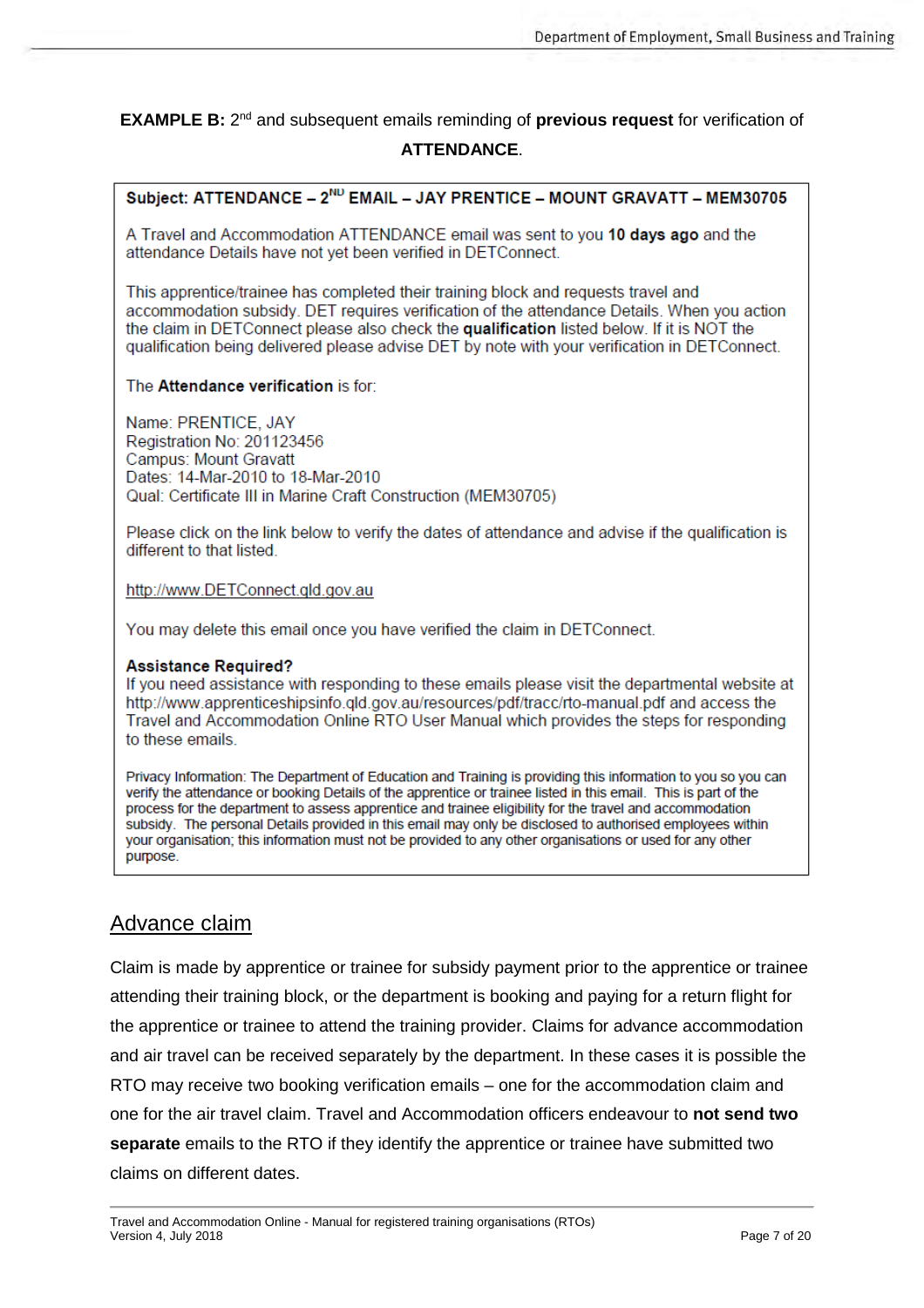When the department has received and reviewed an apprentice or trainee's advance subsidy claim, and determined the claim is eligible for payment, a *Booking Verification Email* will be sent to the RTO's Travel and Accommodation email box.

The email will be seeking verification an apprentice or trainee **is booked to attend the training provider** for the dates and number of days they have claimed subsidy.

The verification email will advise the RTO of:

- type of email e.g. booking email
- apprentice or trainee name
- campus attended/enrolled
- qualification
- claimed booked dates.

**Please note:** The RTO officer who is verifying the claim must also **check the qualification details** on the claim are correct. If the RTO is delivering a different qualification to that supplied by the apprentice or trainee, the RTO officer will need to add a supporting note in DETConnect when they verify the claim and give the details of the correct qualification they are delivering. This will notify the Travel and Accommodation unit to follow a process to have the qualification corrected in DELTA. Correcting the qualification in DELTA can also avoid delays in the RTO's claim for payment of training delivery from the department.

If verification is not received back from the RTO after 10 days, a reminder email (examples on the following pages) will be sent to the RTO, and reminder emails will continue to be sent until the claim is verified.

If the apprentice or trainee electronically attached their Training Notice (booking confirmation) to their online claim, a verification email **will not be sent to their RTO**.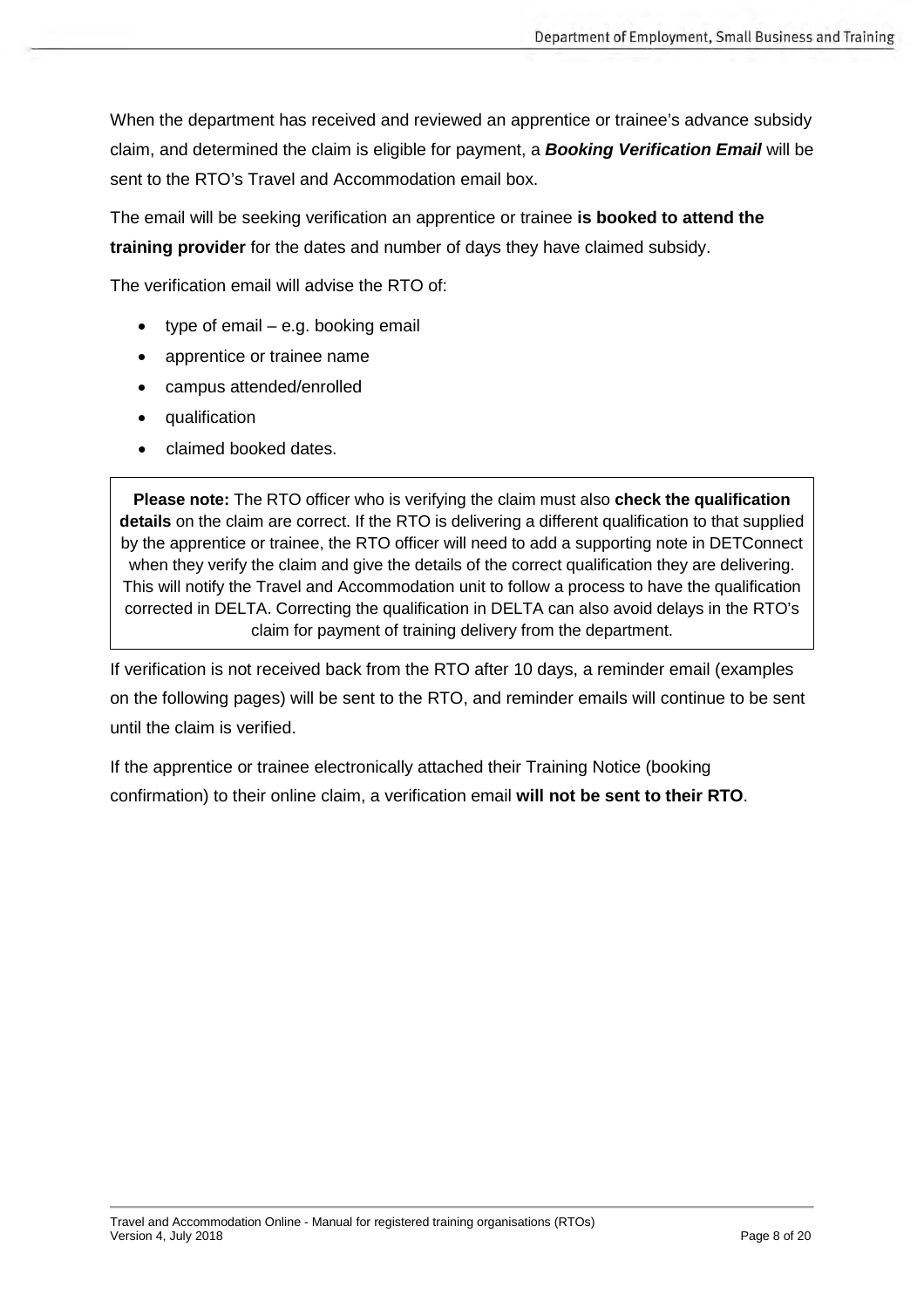**EXAMPLE A:** 1<sup>st</sup> email sent to RTO requesting verification of **BOOKING.** 

#### Subject: BOOKING - JAY PRENTICE - MOUNT GRAVATT - MEM30705

This apprentice/trainee has applied for **ADVANCE** payment of subsidy or an airflight booking. DET requires verification of booking Details before it can pay the subsidy or flight. The apprentice/trainee has been unable to provide DET with a Booking Notice. When you action the claim in DETConnect please also check the qualification listed below. If it is NOT the qualification being delivered please advise DET by note with your verification in DETConnect.

#### The Attendance verification is for:

Name: PRENTICE, JAY

Registration No: 201123456

**Campus: Mount Gravatt** 

Dates: 14-Mar-2010 to 18-Mar-2010

Qual: Certificate III in Marine Craft Construction (MEM30705)

Please click on the link below to verify the dates of attendance and advise if the qualification is different to that listed.

http://www.DETConnect.gld.gov.au

You may delete this email once you have verified the claim in DETConnect.

#### **Assistance Required?**

If you need assistance responding to these emails please visit the departmental website at http://www.apprenticeshipsinfo.gld.gov.au/resources/pdf/tracc/rto-manual.pdf and access the Travel and Accommodation Online RTO User Manual which provides the steps for responding to these emails.

Privacy Information: The Department of Education and Training is providing this information to you so you can verify the attendance or booking Details of the apprentice or trainee listed in this email. This is part of the process for the department to assess apprentice and trainee eligibility for the travel and accommodation subsidy. The personal Details provided in this email may only be disclosed to authorised employees within your organisation. This information must not be provided to any other organisations or used for any other purpose.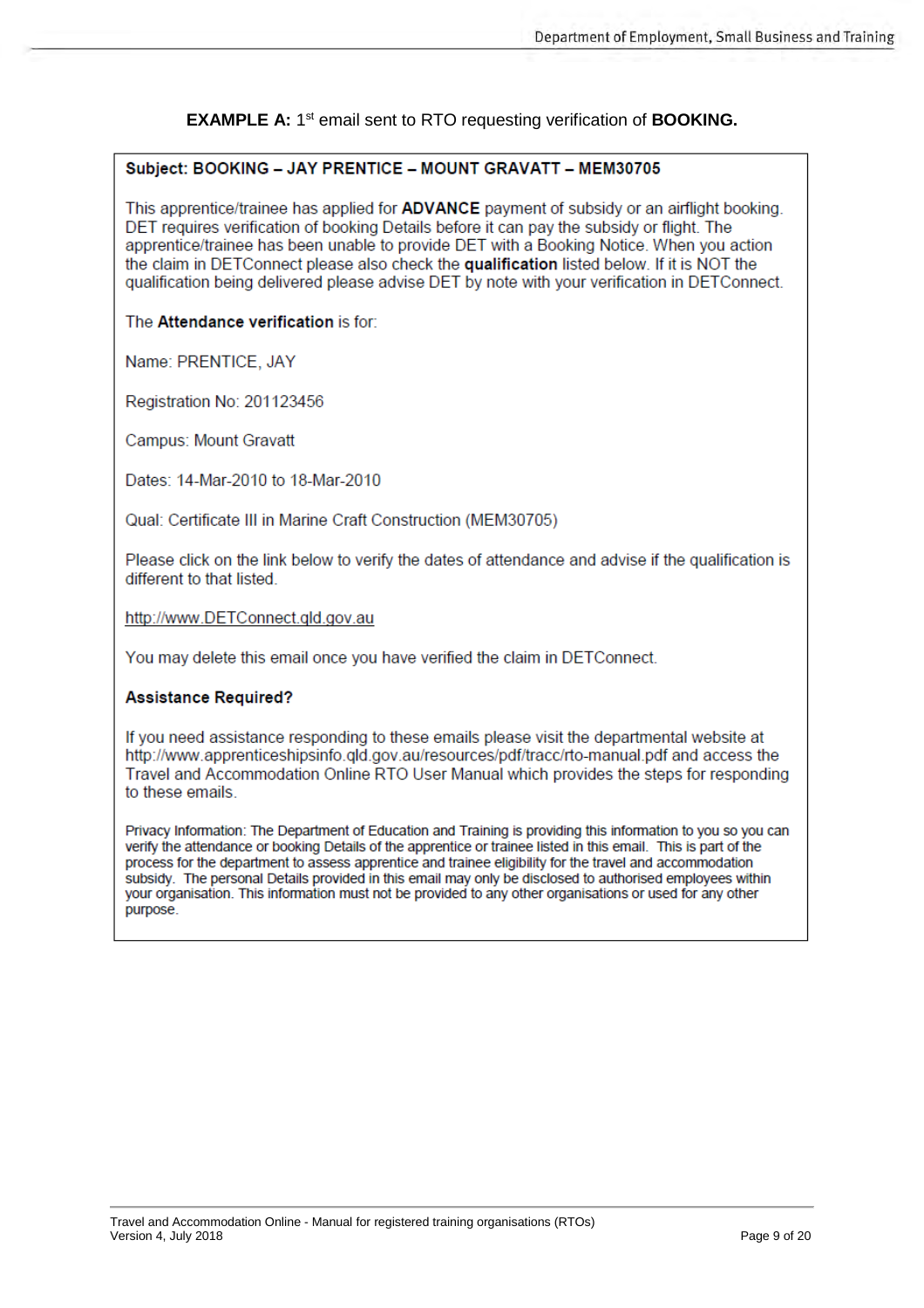**EXAMPLE B:** 2nd and subsequent emails reminding of **previous request** for verification of **BOOKING**.

### Subject: BOOKING - 2ND EMAIL - JAY PRENTICE - MOUNT GRAVATT - MEM30705

A Travel and Accommodation BOOKING email was sent to you 10 days ago and the booking Details have not yet been verified in DETConnect.

This apprentice/trainee has applied for ADVANCE payment of subsidy or an airflight booking. DET requires verification of the booking Details before it can pay the subsidy or flight. The apprentice/trainee has been unable to provide DET with a Booking Notice. When you action the claim in DETConnect please also check the qualification listed below. If it is NOT the qualification being delivered please advise DET by note with your verification in DETConnect.

#### The Attendance verification is for:

Name: PRENTICE, JAY

Registration No: 201123456

Campus: Mount Gravatt Dates: 14-Mar-2010 to 18-Mar-2010 Qual: Certificate III in Marine Craft Construction (MEM30705)

Please click on the link below to verify the dates of attendance and advise if the qualification is different to that listed.

http://www.DETConnect.gld.gov.au

You may delete this email once you have verified the claim in DETConnect.

#### **Assistance Required?**

If you need assistance with responding to these emails please visit the departmental website at http://www.apprenticeshipsinfo.qld.gov.au/resources/pdf/tracc/rto-manual.pdf and access the Travel and Accommodation Online RTO User Manual which provides the steps for responding to these emails.

Privacy Information: The Department of Education and Training is providing this information to you so you can verify the attendance or booking Details of the apprentice or trainee listed in this email. This is part of the process for the department to assess apprentice and trainee eligibility for the travel and accommodation subsidy. The personal Details provided in this email may only be disclosed to authorised employees within your organisation; this information must not be provided to any other organisations or used for any other purpose.

### <span id="page-9-0"></span>Audit of attendance for an advance claim and/or air travel claim

If the apprentice or trainee has applied for and received payment of their subsidy or had a flight paid for before attending their RTO, the RTO will be asked to verify that the apprentice or trainee actually attended for the dates and number of days for which they were paid subsidy.

Under the department's audit requirements, where an apprentice or trainee has been paid subsidy in advance or had a flight booked for them, and *Audit of Attendance Email* must be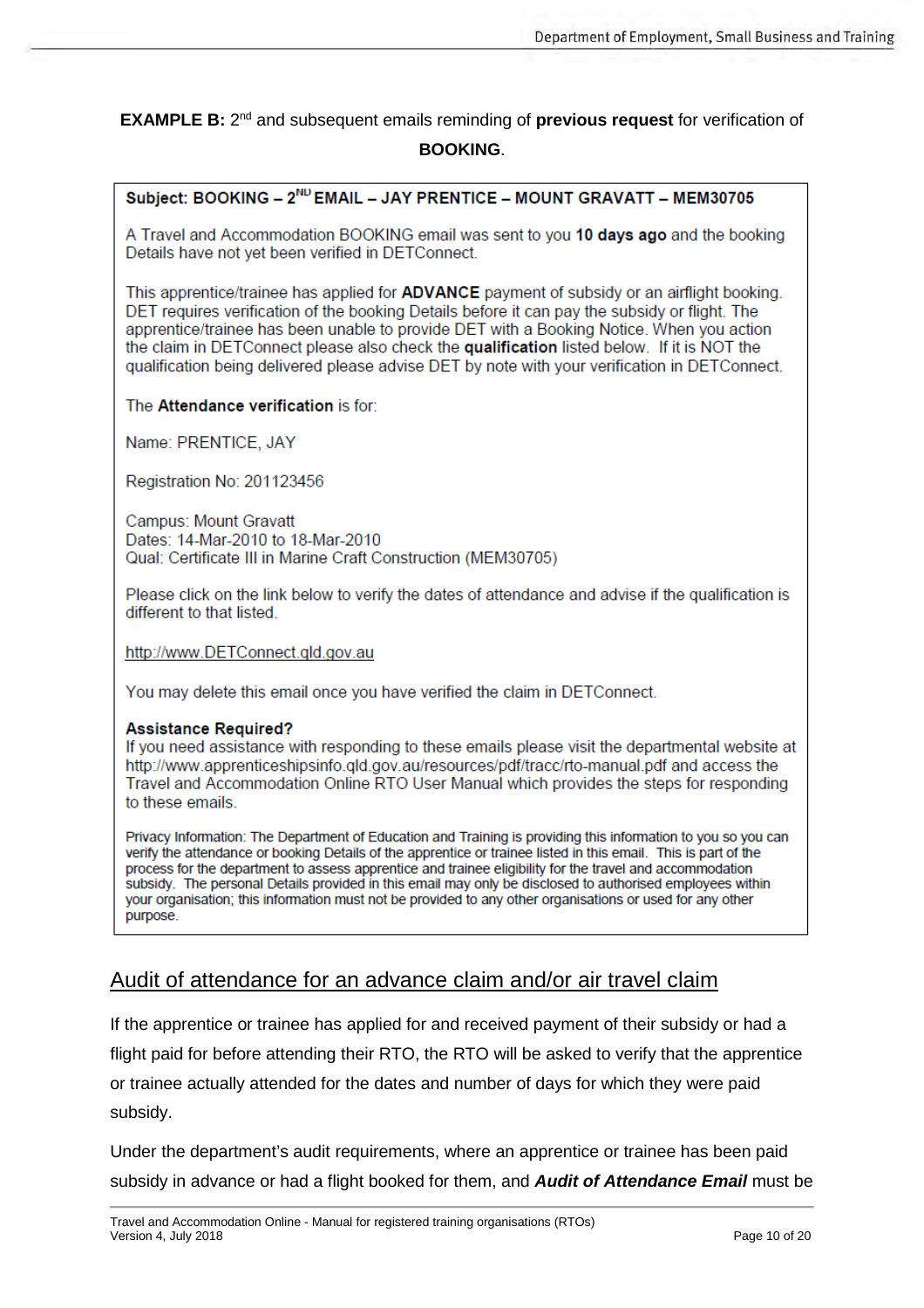sent to the RTO after the final day of the training block, to verify the apprentice or trainee actually attended for the dates and number of days for which they claimed.

**IMPORTANT NOTE:** Where an apprentice or trainee has claimed air travel and accommodation subsidy, these are treated as **two separate claims in Travel and Accommodation Online**. An audit of attendance email will be sent to the RTO for each type of claim (i.e. the RTO will receive an audit of attendance email for the accommodation claim and will also receive an audit of attendance email for the air travel claim.

The verification email will advise the RTO of:

- type of email e.g. audit of attendance email
- apprentice or trainee's name
- campus attended/enrolled
- qualification
- paid dates.

**Please note:** The RTO officer who is verifying the claim must also **check the qualification details** on the claim are correct. If the RTO is delivering a different qualification to that supplied by the apprentice or trainee, the RTO officer will need to add a supporting note in DETConnect when they verify the claim and give the details of the correct qualification they are delivering. This will notify the Travel and Accommodation unit to follow a process to have the qualification corrected in DELTA. Correcting the qualification in DELTA can also avoid delays in the RTO's claim for payment of training delivery from the department.

If verification is not received back from the RTO after 10 days, a reminder email (examples on the following pages) will be sent to the RTO, and reminder emails will continue to be sent until the claim is verified.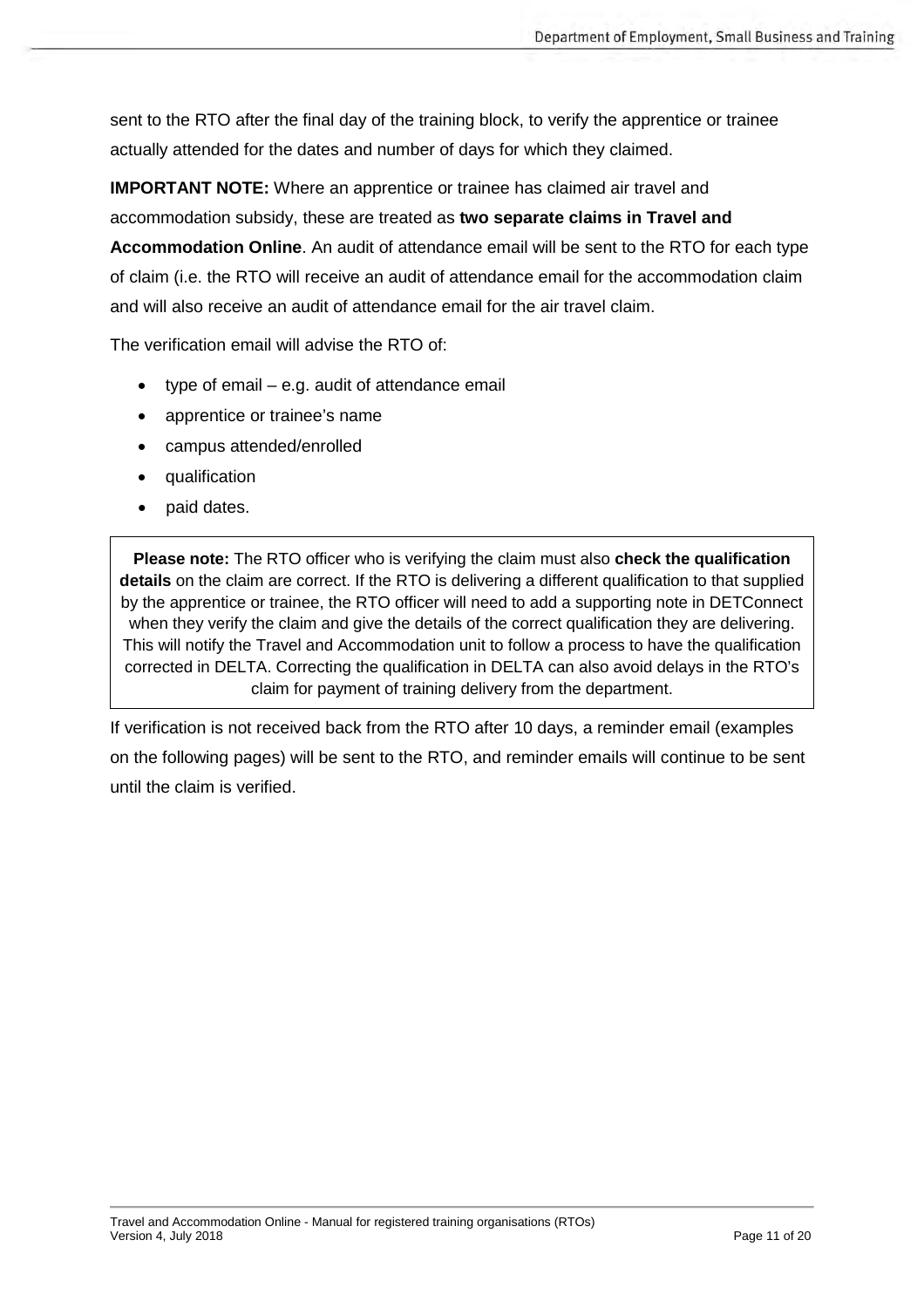#### **EXAMPLE A: 1st email sent to RTO verifying ACTUAL attendance.**

#### Subject: AUDIT OF ATTENDANCE - JAY PRENTICE - MOUNT GRAVATT - MEM30705

This apprentice/trainee was paid subsidy in ADVANCE of their training block. You may have previously verified a booking for this apprentice/trainee in DETConnect so DET could pay their subsidy in Advance. Due to Queensland Government financial audit requirements, DET has to verify apprentice/trainee attendance where they have been paid government funding in advance of attending their RTO.

The Attendance verification is for:

Name: PRENTICE, JAY

Registration No: 201123456

**Campus: Mount Gravatt** 

Dates: 14-Mar-2010 to 18-Mar-2010

Qual: Certificate III in Marine Craft Construction (MEM30705)

Please click on the link below to verify the dates of attendance:

http://www.DETConnect.qld.gov.au

You may delete this email once you have verified the claim in DETConnect.

#### **Assistance Required?**

If you need assistance responding to these emails please visit the departmental website at http://www.apprenticeshipsinfo.gld.gov.au/resources/pdf/tracc/rto-manual.pdf and access the Travel and Accommodation Online RTO User Manual which provides the steps for responding to these emails.

Privacy Information: The Department of Education and Training is providing this information to you so you can verify the attendance or booking Details of the apprentice or trainee listed in this email. This is part of the process for the department to assess apprentice and trainee eligibility for the travel and accommodation subsidy. The personal Details provided in this email may only be disclosed to authorised employees within your organisation. This information must not be provided to any other organisations or used for any other purpose.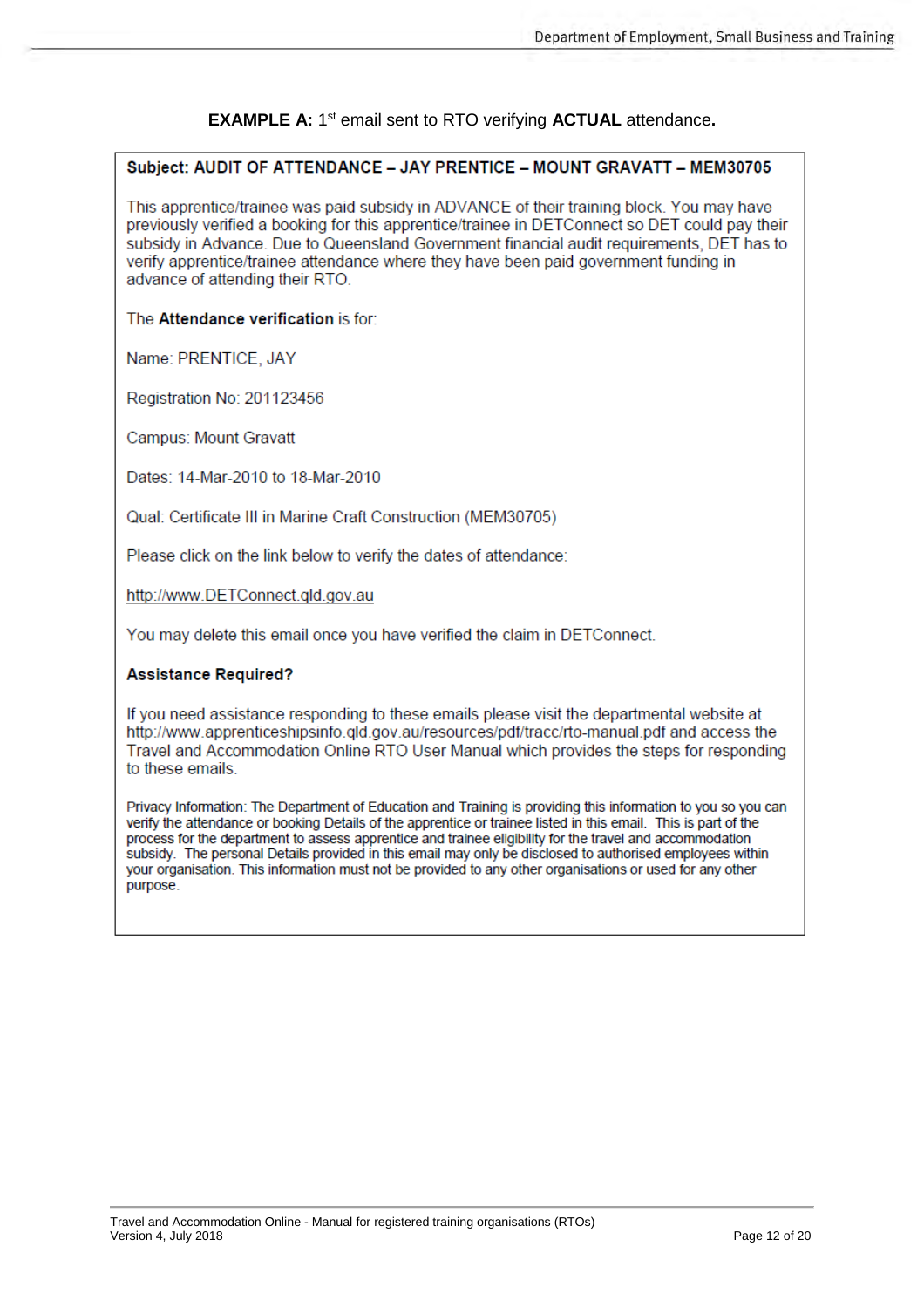**EXAMPLE B:** 2<sup>nd</sup> and subsequent emails reminding of previous request for verification of **ACTUAL** attendance.

#### Subject: AUDIT OF ATTENDANCE - 2<sup>nd</sup> EMAIL - JAY PRENTICE - MOUNT GRAVATT -**MFM 30705**

A Travel and Accommodation ATTENDANCE email was sent to you 10 days ago and the attendance Details have not vet been verified in DETConnect.

This apprentice/trainee was paid subsidy in ADVANCE of their training block. You may have previously verified a **booking** for this apprentice/trainee in DETConnect so DET could pay their subsidy in Advance. Due to Queensland Government financial audit requirements, DET has to verify apprentice/trainee attendance where they have been paid government funding in advance of attending their RTO.

If it is NOT the qualification being delivered please advise DET by note with your verification in **DETConnect** 

The Attendance verification is for:

Name: PRENTICE, JAY

**Campus: Mount Gravatt** 

Dates: 14-Mar-2010 to 18-Mar-2010

Qual: Certificate III in Marine Craft Construction (MEM30705)

Please click on the link below to verify the dates of attendance:

http://www.DETConnect.gld.gov.au

You may delete this email once you have verified the claim in DETConnect.

#### **Assistance Required?**

If you need assistance responding to these emails please visit the departmental website at http://www.apprenticeshipsinfo.qld.gov.au/resources/pdf/tracc/rto-manual.pdf and access the Travel and Accommodation Online RTO User Manual which provides the steps for responding to these emails.

Privacy Information: The Department of Education and Training is providing this information to you so you can verify the attendance or booking Details of the apprentice or trainee listed in this email. This is part of the process for the department to assess apprentice and trainee eligibility for the travel and accommodation subsidy. The personal Details provided in this email may only be disclosed to authorised employees within your organisation. This information must not be provided to any other organisations or used for any other purpose.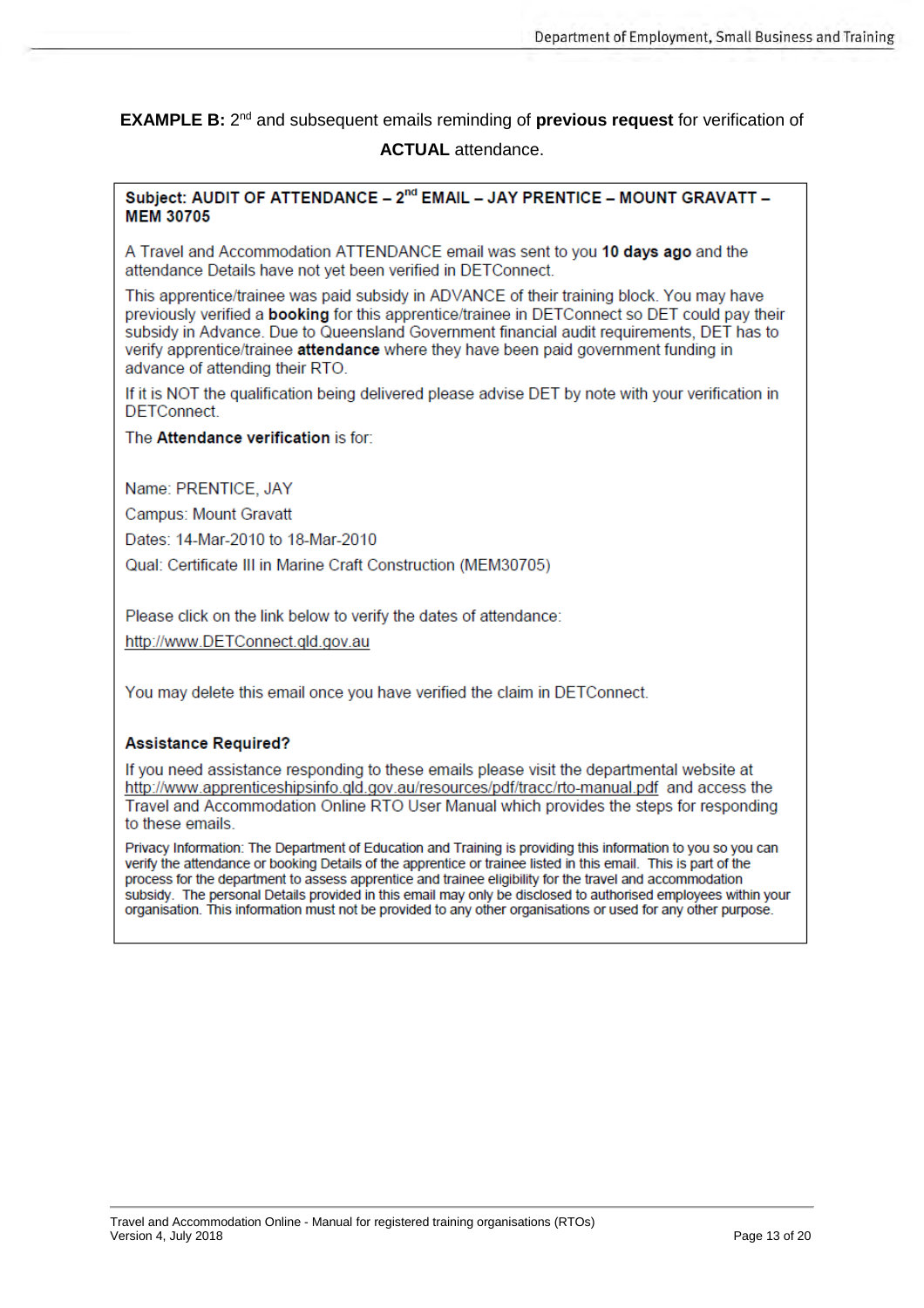# <span id="page-13-0"></span>**5. LOGGING INTO DETCONNECT**

Click the link in the text of the verification emails – [www.detconnect.qld.gov.au.](http://www.detconnect.qld.gov.au/)

This will open the DETConnect login page where you log in to DETConnect to verify the claim (see screen shot below). If you do not have access to DETConnect you need to contact your organisation's DETConnect Partner Administrator and ask them to give you access to DETConnect using the instructions in [Section 9](#page-18-0) of this manual. As a new Partner User of DETConnect, you should automatically receive access to Travel and Accommodation Online when you receive DETConnect access.

If/or when you have access:

**Enter your user ID and password, and then select** *Log In*.

| Queensland DETCONNect                                                                                                                                                                                                                                                                                                                                                                                                                                                                                                                                                                                                                                                                                                                                                                                                                                                                                                                             | Home   Cantact us   Help   Log in<br>Department of Education and Training                                                                                                                                                          |
|---------------------------------------------------------------------------------------------------------------------------------------------------------------------------------------------------------------------------------------------------------------------------------------------------------------------------------------------------------------------------------------------------------------------------------------------------------------------------------------------------------------------------------------------------------------------------------------------------------------------------------------------------------------------------------------------------------------------------------------------------------------------------------------------------------------------------------------------------------------------------------------------------------------------------------------------------|------------------------------------------------------------------------------------------------------------------------------------------------------------------------------------------------------------------------------------|
| <b>Welcome to DETConnect</b><br>DETConnect is a secure site that provides stakeholders with reporting and searching facilities to support Vocational Training delivery. This includes the following applications Apprentices/tage lafo Self Service, AVETMISS<br>Training Downloads and Travel and Accommodation Validation service.<br><b>AVETMISS &amp;</b><br>Operentiated Specific AVETMISS 8 requirements can be found fore. https://training.old.gov.au/alle/dock-pata/Documents/statistics/to-data/pld-tel-avet8.0-data-excorting-equirements.pdf<br>New to DETConnect?<br>To entervou will need a DETConnect.<br>· user ID<br>· password<br>To obtain a user ID and password<br>continuous innehisme - Annipeliario innehistant<br>Search for your organisation<br>Search to confirm your organisation is not registered<br>Select vour organisation<br>Register your organisation<br>Complete user ID request<br>For further information | 推進<br>Log in to DETConnect<br>Regional fields are marked with an asterial (*).<br>"User ID:<br>Enter Use ID<br>*Password:<br>Eitler your password<br><b>Lind MY</b><br>Forgot your user ID or password?<br>Register for DETConnect |
| - Visit oetting started<br>Simfolerstietite.deed   Thermi and constitues   Councruit   Disclations   Primecy<br>Cusecalind Government Gate-un   2014 Languages<br>DETCOMMEDIA.53 @ The State of Queensland [ Department of Education and Training ] 2018.                                                                                                                                                                                                                                                                                                                                                                                                                                                                                                                                                                                                                                                                                         |                                                                                                                                                                                                                                    |

# <span id="page-13-1"></span>**6. ACCESSING THE TRAVEL AND ACCOMMODATION ONLINE RTO APPLICATION**

After you have logged in to DETConnect it will open up the main DETConnect screen (see screen shot on the following page).

The Travel and Accommodation Online RTO application is the portal called *Travel and Accommodation RTO Summary* and is located on the left side at the bottom of the screen.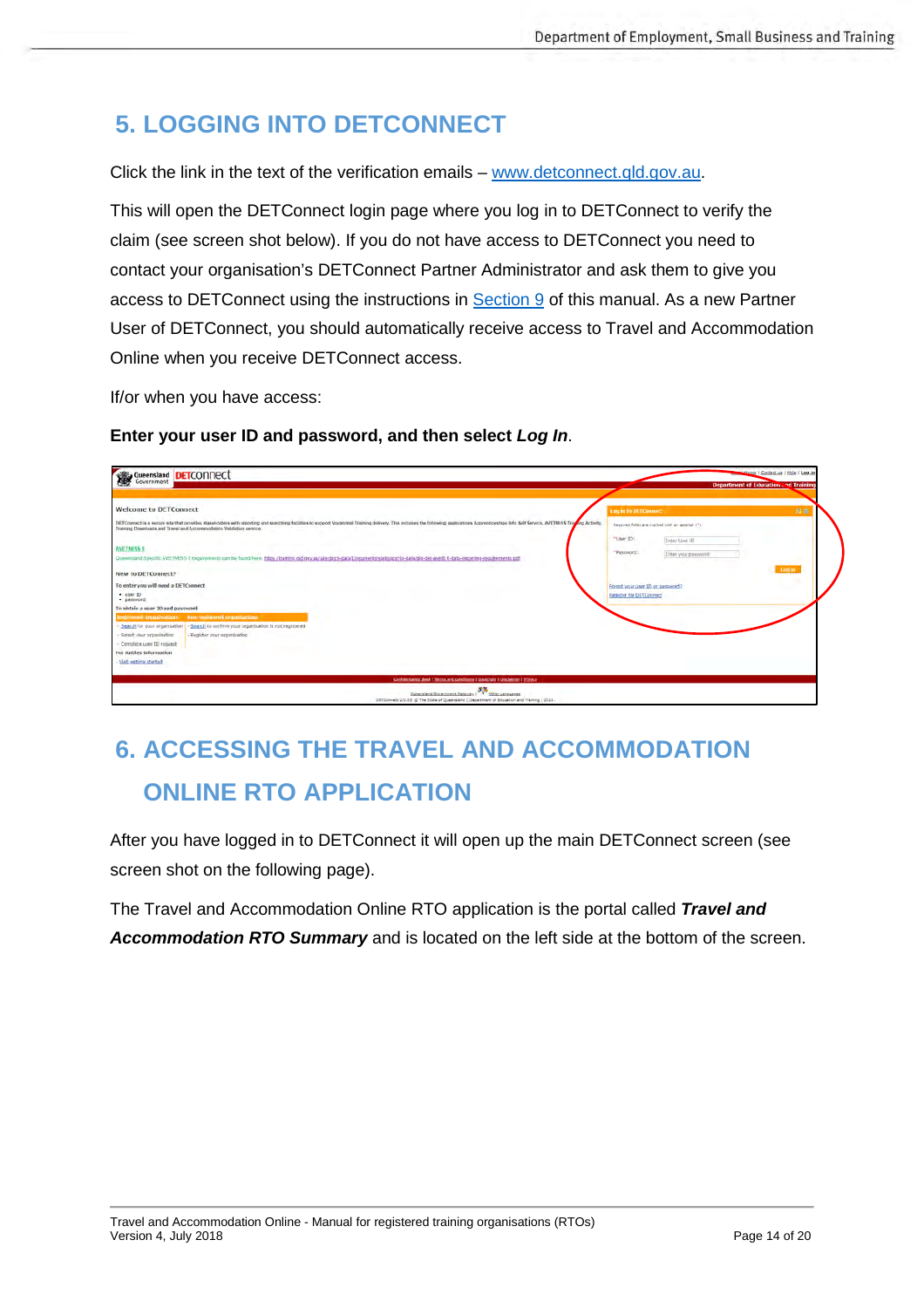| Government                                                                                                                                                                                                       |                                                                              | <b>Department of Education and Training</b> |
|------------------------------------------------------------------------------------------------------------------------------------------------------------------------------------------------------------------|------------------------------------------------------------------------------|---------------------------------------------|
| <b>Welcome to DETConnect, Test</b>                                                                                                                                                                               | SkillsTech Australia                                                         | Tue 27 April                                |
| <b>DETConnect Home</b>                                                                                                                                                                                           | <b>My Account</b>                                                            |                                             |
| <b>Apprenticeships Info Self Service</b>                                                                                                                                                                         | <b>Broadcast Messages</b>                                                    |                                             |
|                                                                                                                                                                                                                  | Broadcast type<br><b>Application</b><br>No current broadcast messages found. | Title<br><b>Bate</b>                        |
| Welcome to Apprenticeships Info Self Service                                                                                                                                                                     |                                                                              |                                             |
| Apprenticeships Info Self Service is a facility offering an easy,<br>consistent and effective method of searching for apprentice<br>contract information from the Department of Education and<br>Training (DET). |                                                                              |                                             |
| Proceed into Apprenticeships Info Self Service                                                                                                                                                                   |                                                                              |                                             |
| or refer to Getting Started                                                                                                                                                                                      |                                                                              |                                             |
| <b>AVETMISS Training Activity</b>                                                                                                                                                                                |                                                                              |                                             |
|                                                                                                                                                                                                                  |                                                                              |                                             |
| <b>Welcome to AVETMISS Training Activity</b>                                                                                                                                                                     |                                                                              |                                             |
| AVETMISS Training Activity is a facility offering an easy,<br>consistent and effective method of information exchange<br>between the Department of Education and Training (DET) and<br>our clients.              |                                                                              |                                             |
| Proceed into AVETMISS Training Activity                                                                                                                                                                          |                                                                              |                                             |
| <b>Training Downloads</b>                                                                                                                                                                                        |                                                                              |                                             |
| <b>Welcome to Training Downloads</b>                                                                                                                                                                             |                                                                              |                                             |
| Training Downloads provides information from a number of<br>departmental databases to a wide range of public and<br>private sector partners and customers of the department.                                     |                                                                              |                                             |
| Proceed into Training Downloads                                                                                                                                                                                  |                                                                              |                                             |
| <b>Travel and Accommodation Summary</b>                                                                                                                                                                          |                                                                              |                                             |
|                                                                                                                                                                                                                  |                                                                              |                                             |
| <b>Claims awaiting verification</b>                                                                                                                                                                              |                                                                              |                                             |
| Proceed into Travel and Accommodation RTO                                                                                                                                                                        |                                                                              |                                             |
| Contribute<br>Applicant<br><b>Vertication</b><br>Date<br><b>«Urgeney</b><br>NG.<br>Name<br>Received<br>Fyrine                                                                                                    |                                                                              |                                             |
| ATTENDANCE 01/01/2010<br>FIRST, LAST<br><b>HIGH</b><br>111111111                                                                                                                                                 |                                                                              |                                             |
| 2222222222<br><b>HIGH</b><br>ATTENDANCE 01/01/2010<br><b>FIRST, LAST</b>                                                                                                                                         |                                                                              |                                             |
| 333333333<br>FIRST, LAST<br><b>HIGH</b><br>ATTENDANCE 01/01/2010                                                                                                                                                 |                                                                              |                                             |
| 44444444<br><b>FIRST, LAST</b><br>HIGH<br>ATTENDANCE 01/01/2010                                                                                                                                                  |                                                                              |                                             |
| ATTENDANCE 01/01/2010<br>555555555<br>FIRST, LAST<br>HIGH                                                                                                                                                        |                                                                              |                                             |
| Regeral of B.C. Lines B.GR 12<br>$-2 - 3$ Ne                                                                                                                                                                     |                                                                              |                                             |
|                                                                                                                                                                                                                  |                                                                              |                                             |

If you cannot see the Travel and Accommodation RTO Summary portal (which you should automatically be given access to as a new Partner User), you need to ask your Partner Administrator to adjust your access using the instructions in [Section 9.](#page-18-0)

In the Travel and Accommodation RTO Summary portal:

- 1. select *Proceed into Travel and Accommodation RTO* to search for a specific claim; and
- 2. see how many claims for your RTO are awaiting action.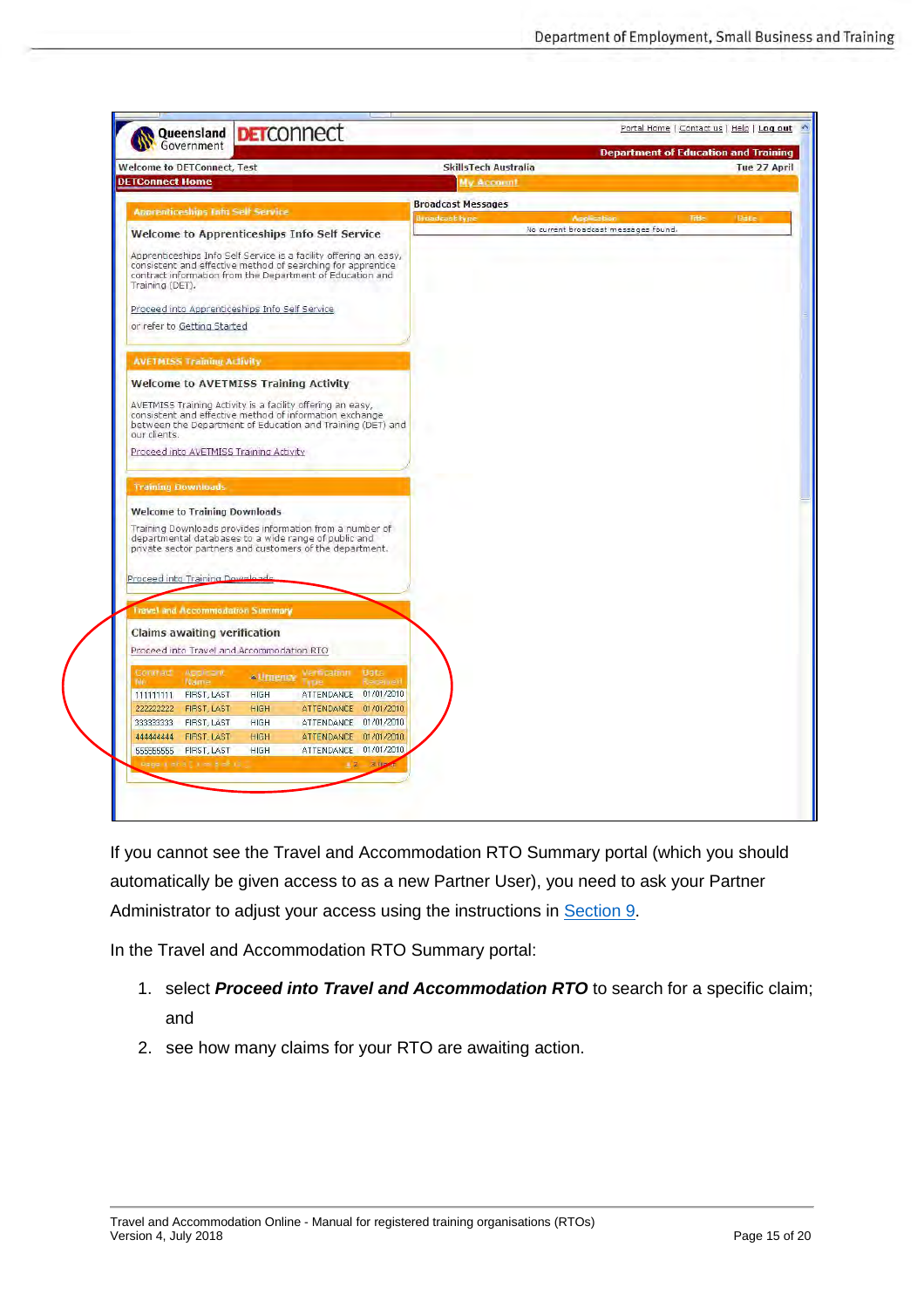# <span id="page-15-0"></span>**7. SEARCHING FOR CLAIMS AWAITING VERIFICATION**

Once you have selected *Proceed into Travel and Accommodation Online RTO* you will be presented with search criteria and the list of claims awaiting verification (please note there may be more than one page).

You can either:

- 1. Select a highlighted claim; or
- 2. Enter your search criteria. Select *Search* the list of claims at the bottom of the screen will be updated to show only those records which match your criteria. Select the claim you want to verify.

## <span id="page-15-1"></span>**8. VERIFYING CLAIMS IN DETCONNECT**

There are three types of verifications:

#### 1. **Attendance**

For standard claims where the apprentice or trainee will be paid subsidy **after** they complete their attendance at the training provider. Their **attendance** must be verified by their RTO.

#### 2. **Booking**

For air travel and advance claims where the apprentice or trainee was paid in advance the subsidy **prior** to attending the training provider. Their **booking** must be verified.

#### 3. **Audit of Attendance**

Where an apprentice or trainee has applied for and received payment of their subsidy, or had a flight paid for before attending their training provider. The RTO is to verify the apprentice or trainee **actually attended** for the dates and number of days for which they **have been paid subsidy**.

Once you have selected an individual claim you will be able to view the claim details and provide the attendance or booking declaration (see screen shot on following page).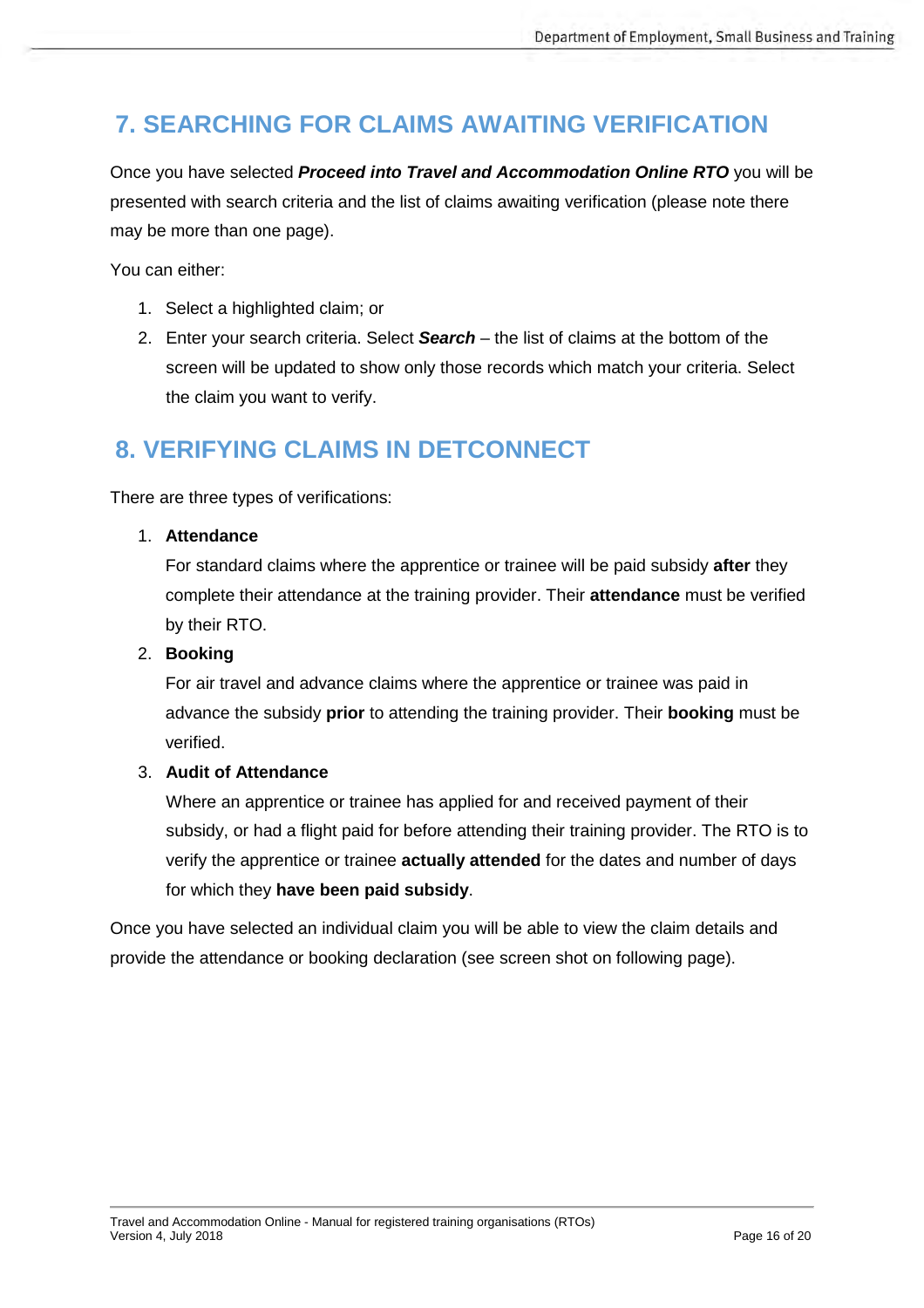|                                             |                                                  |              |                          |                        |                                                                                                                                       |                        |                         | Department of Education and Training. |  |
|---------------------------------------------|--------------------------------------------------|--------------|--------------------------|------------------------|---------------------------------------------------------------------------------------------------------------------------------------|------------------------|-------------------------|---------------------------------------|--|
| Welcome to DETConnect, loadtest2            |                                                  |              |                          | <b>Brisbane Water</b>  |                                                                                                                                       |                        |                         | Tue 28 July                           |  |
| <b>Ci Connect Home</b>                      |                                                  |              |                          | <b>INV/ACCOUNT</b>     |                                                                                                                                       |                        |                         |                                       |  |
| <b>Travel and Accommodation RTO</b>         |                                                  |              |                          |                        |                                                                                                                                       |                        |                         |                                       |  |
| Search                                      |                                                  |              |                          |                        |                                                                                                                                       |                        |                         |                                       |  |
|                                             |                                                  |              |                          |                        |                                                                                                                                       |                        |                         |                                       |  |
| Searth                                      |                                                  |              |                          |                        |                                                                                                                                       |                        |                         |                                       |  |
| Verification Type:                          | FAIL C Booking CAttendance                       |              |                          |                        |                                                                                                                                       |                        |                         |                                       |  |
| Contract Registration No:                   |                                                  |              |                          |                        |                                                                                                                                       |                        |                         |                                       |  |
| Application Surname:                        |                                                  |              |                          |                        |                                                                                                                                       |                        |                         |                                       |  |
| Applicant Given Name:                       |                                                  |              |                          |                        |                                                                                                                                       |                        |                         |                                       |  |
|                                             |                                                  |              |                          |                        |                                                                                                                                       |                        |                         |                                       |  |
| Start Date:                                 | $\overline{\mathbf{u}}$                          |              |                          |                        |                                                                                                                                       |                        |                         |                                       |  |
| Qualification NTIS codu:                    |                                                  |              |                          |                        |                                                                                                                                       |                        |                         |                                       |  |
| Employer name:                              |                                                  |              |                          |                        |                                                                                                                                       |                        |                         |                                       |  |
| Campus:                                     |                                                  |              |                          |                        |                                                                                                                                       |                        |                         |                                       |  |
|                                             | All Campuses                                     | ×            |                          |                        |                                                                                                                                       |                        |                         |                                       |  |
| <b><i><u>Anomesine</u></i></b><br>Contract. | <b>Contract Contract</b><br>office and committee |              | m-assa                   | <b>Linday</b>          | <b>Laurence Mark Title</b>                                                                                                            | <b>PERMITES</b>        | <b>RESIDENCIA</b>       | Federal World Wales                   |  |
|                                             |                                                  | None         | Attendance               | 30/10/2007             | Certricate III in Electrotechnology Assembly and Servicing (UTE30199)                                                                 | 22/9/2007              | 14/10/2007              |                                       |  |
|                                             |                                                  |              |                          |                        |                                                                                                                                       |                        |                         |                                       |  |
|                                             |                                                  | None         | Attendance               | 12/9/2007              | Certificate III in Electrotechnology Assembly and Servicing (UTE30199)                                                                | 21/7/2007              | 2/9/2007                |                                       |  |
|                                             |                                                  | None         | Attendance               | 19/7/2007              | Certificate III in Construction Services (General Plombing Trade)<br>(12265QLD)                                                       | 3/6/7007               | 30/6/2007               |                                       |  |
|                                             |                                                  | None         | Attendance               | 4/7/2007               | Certificate III in Floor Covering and Finishing (LMF30102)                                                                            | 13/7/2007              | 10/0/2007               |                                       |  |
|                                             |                                                  | None         | Attendance               | 9/4/2000               | Certificate III in Engineering (Mechanical Refrigeration and Air                                                                      | 29/1/2008              | 14/3/2008               |                                       |  |
|                                             |                                                  | None         | Attendance               | 22/2/2008              | Cunditioning) (MEM30298)<br>Certificate III in Engineering (Mechanical Refrigeration and Air                                          | 9/7/2007               | 23/8/2007               |                                       |  |
|                                             |                                                  | Nónie        | Attendance               | 31/7/2007              | Conditioning) (MEM30298)<br>Certificate III in Engineering (Mechanical Refrigeration and Air                                          | 20/5/2007              | 4/7/2097                |                                       |  |
|                                             |                                                  |              |                          |                        | Conditioning) (MEM30298)                                                                                                              |                        |                         |                                       |  |
|                                             |                                                  | Nane<br>None | Attendance<br>Attendance | 1/5/2007<br>31/10/2007 | Certificate III in Electrotechnology Computer Systems (UTE30599)<br>Certificate III in Off Site Construction (Shopfitting) (BCF30100) | 10/3/2007<br>9/10/2007 | 22/4/2007<br>11/10/2007 |                                       |  |
|                                             |                                                  | None         | Attendance               | 21/9/2007              | Certificate III in Off Site Construction (Shopfitting) (RCF30100)                                                                     | 14/8/2007              | 17/8/2007               |                                       |  |
|                                             |                                                  | None         | Attendance               | 13/4/2007              | Certificate III in Off Site Construction (Shopfitting) (BCF30100)                                                                     | 19/6/2007              | 22/6/2007               |                                       |  |
|                                             |                                                  | <b>None</b>  | Attendance               | 22/2/2009              | Certificate III in Off Site Construction (Shopfittung) (BCF30100)                                                                     | 11/2/2008              | 15/2/2008               |                                       |  |
|                                             |                                                  | None         | Attendance               | 23/6/2008              | Certificate III in Off Site Construction (Shopfitting) (BCF30100)                                                                     | 14/4/2008              | 1874/2008               |                                       |  |
|                                             |                                                  | None         | Attendance               | 14/7/2008              | Certificate III in Automotive Vehicle Body (Vehicle Painting) (AUR30805)                                                              | 24/5/2003              | 14/6/2008               |                                       |  |
|                                             |                                                  | None         | Attendance               | 31/3/2009              | Certificate III in Automobile Vehicle Body (Vehicle Painting) (AUR30805).                                                             | 2/3/2009               | 20/3/2009               |                                       |  |
|                                             |                                                  | Nonet        | Attendance               | 12/5/2009              | Certificate III in Automotive Vehicle Body (Vehicle Fairting) (AUR36805)                                                              | 1/3/7009               | 21/3/2009               |                                       |  |
|                                             |                                                  | None         | Attendance               | 1/11/2007              | Certificate III in Automotive Vehicle Body (Vehicle Painting) (AUR30805).                                                             | 8/9/2007               | 30/9/2007               |                                       |  |
|                                             |                                                  | None         | Attendance               | 13/9/2007              | Certificate III in Electrotechnology Refrigeration and Air Conditioning<br>(UTE30999)                                                 | 9/7/2007               | 24/8/2007               |                                       |  |
|                                             |                                                  | None         | Attendance               | 2/7/2007               | Certificate III in Stonemasonry (Monumental/Installation) (BCF30600).                                                                 | 21/5/2007              | 21/6/2007               |                                       |  |
|                                             |                                                  | None         | Attendance               | 25/10/2007             | Certificate III in Automotive Electrical Technology (AUR30305)                                                                        | 22/10/2007             | 30/11/2007              |                                       |  |

### <span id="page-16-0"></span>Verifying ATTENDANCE

- 1. Check the *Application Summary* details to see who the claim is regarding (see screen shot on following page).
- 2. Complete the *Attendance Declaration* section include any notes you need to support your declaration.

**Example of a supporting note:** If the Application Summary details are incorrect, select *'I declare that the applicant above attended college for the following period'*. Correct any attendance details, if necessary and fill in the note explaining any change(s) (for example, you may want to advise the department that the apprentice or trainee did not attend the first week of block training due to illness and a medical certificate was provided).

If the RTO advises the department that the apprentice or trainee attended for significantly less days then they are claiming, if **may affect the amount of subsidy** the apprentice or trainee receives.

3. **Check the qualification details are correct**. If the RTO is delivering a different qualification to that supplied by the apprentice or trainee (which also matches DELTA), the RTO officer will need to add a supporting note in DETConnect to advise the department. This will notify the Travel and Accommodation unit to follow a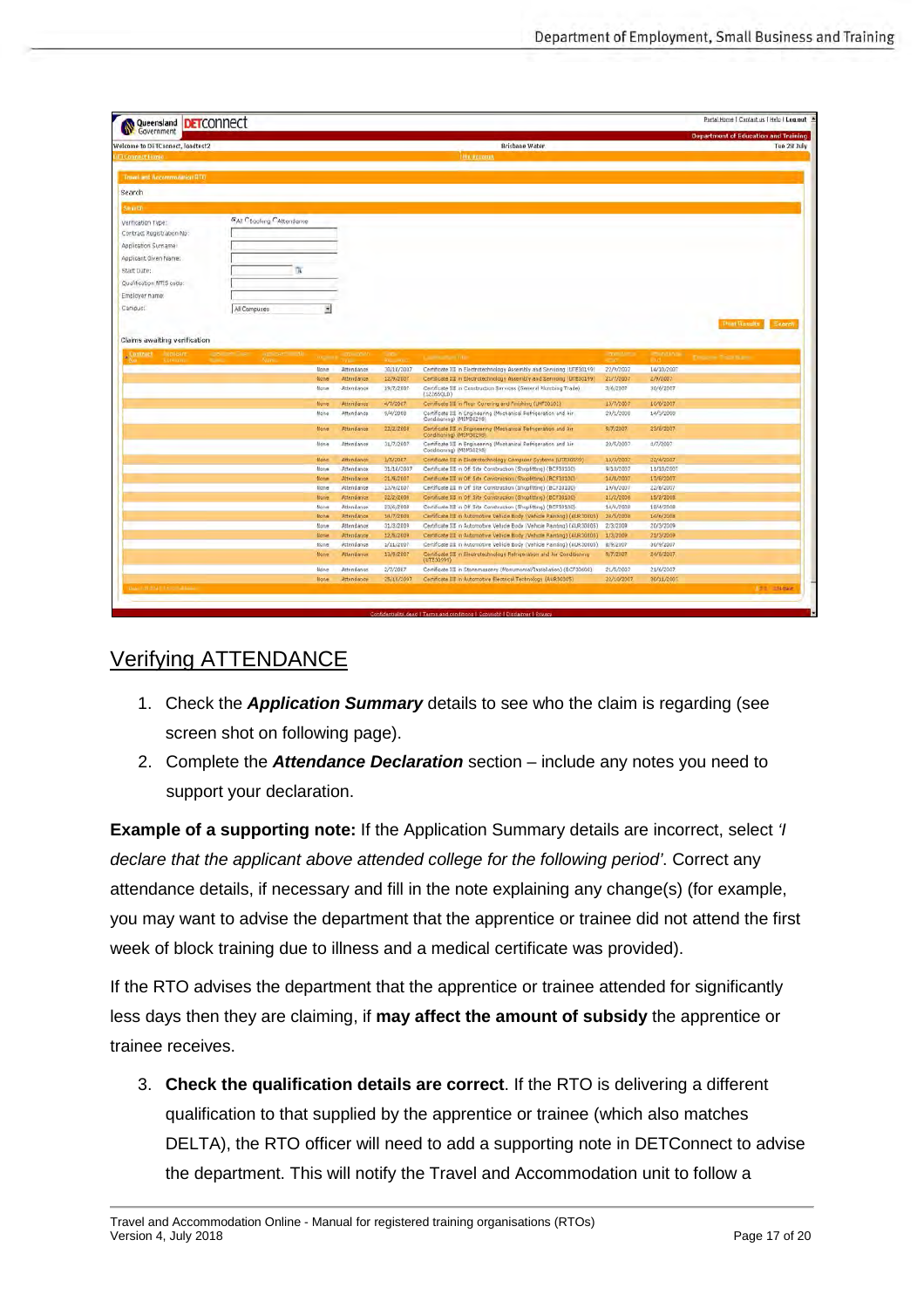process to have the qualification corrected in DELTA. Correcting the qualification in DELTA can also avoid delays in the RTO's claim for payment of training delivery from the department.

4. Select *Save* in the bottom right of the screen.

#### **The claim has now been verified**.

| <b>Travel and Accommodation RTO</b> |                                                                                                                                                                                   |                                                                                                                                                                                       |  |  |  |  |  |
|-------------------------------------|-----------------------------------------------------------------------------------------------------------------------------------------------------------------------------------|---------------------------------------------------------------------------------------------------------------------------------------------------------------------------------------|--|--|--|--|--|
|                                     | Verify applicant's attendance at training                                                                                                                                         |                                                                                                                                                                                       |  |  |  |  |  |
|                                     | Review the attendance details presented below and amend those that are incorrect, Please provide your name and contact number.<br>Click the 'save' button when you have finished. |                                                                                                                                                                                       |  |  |  |  |  |
|                                     | <b>Application Summary</b>                                                                                                                                                        |                                                                                                                                                                                       |  |  |  |  |  |
|                                     | Date Received<br>26/09/2006                                                                                                                                                       | Contract Reg'n No.                                                                                                                                                                    |  |  |  |  |  |
|                                     | Status<br><b>RTO Attendance</b>                                                                                                                                                   |                                                                                                                                                                                       |  |  |  |  |  |
|                                     | Applicant Name                                                                                                                                                                    | Campus Details                                                                                                                                                                        |  |  |  |  |  |
|                                     | Applicant Address                                                                                                                                                                 |                                                                                                                                                                                       |  |  |  |  |  |
|                                     | Employer                                                                                                                                                                          | Oualification<br>Certificate III in Engineering -<br>Mechanical Trade (MEM30205)                                                                                                      |  |  |  |  |  |
| Attendance Declaration              |                                                                                                                                                                                   |                                                                                                                                                                                       |  |  |  |  |  |
|                                     | Verifying Officer                                                                                                                                                                 | Phone                                                                                                                                                                                 |  |  |  |  |  |
|                                     | Declaration.<br>period<br>Date college started<br>Days booked<br>Notes supporting the Attendance Declaration                                                                      | $C$ I declare that the applicant above attended college for the following<br>Date college finished<br>际<br>$\sqrt{2}$<br>If I declare that the applicant above did not attend college |  |  |  |  |  |
|                                     |                                                                                                                                                                                   | <b>Ermt Claim</b><br>Save<br><b>Gancel</b>                                                                                                                                            |  |  |  |  |  |

### <span id="page-17-0"></span>Verifying a BOOKING

- 1. Check the *Application Summary* details to see who the claim is regarding (see screen shot on following page).
- 2. Complete the *Booking Declaration* section including any notes to support it.

**Example of a supporting note:** If the Application Summary details are incorrect, select *'I declare that the applicant above is booked to attend college for the following period'*. Correct any booking details, if necessary and fill in the note explaining the change (for example, you may want to advise the department that the RTO has changed the dates for this block of training and the apprentice or trainee submitted their travel and accommodation claim before they would have been advised of the change).

3. **Check the qualification details are correct**. If the RTO is delivering a different qualification to that supplied by the apprentice or trainee (which also matches DELTA), the RTO officer will need to add a supporting note in DETConnect to advise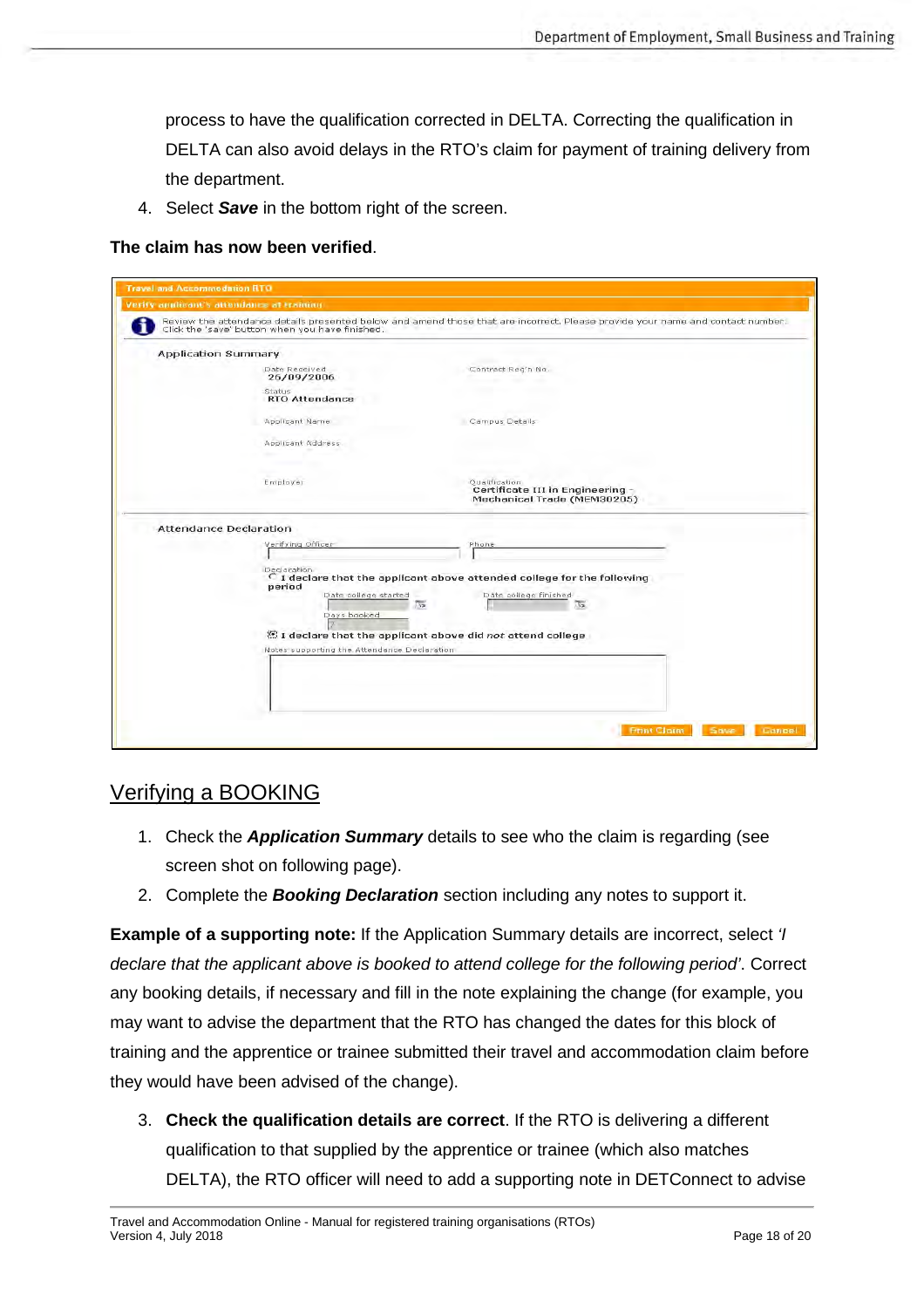the department. This will notify the Travel and Accommodation unit to follow a process to have the qualification corrected in DELTA. Correcting the qualification in DELTA can also avoid delays in the RTO's claim for payment of training delivery from the department.

4. Select *Save* in the bottom right of the screen.

#### **The claim has now been verified**.

| <b>Verify applicant's training bunking</b> |                                                                                                                                                                                |                                                                                                                                                                                                               |  |  |  |  |  |
|--------------------------------------------|--------------------------------------------------------------------------------------------------------------------------------------------------------------------------------|---------------------------------------------------------------------------------------------------------------------------------------------------------------------------------------------------------------|--|--|--|--|--|
|                                            | Review the booking details presented below and amend those that are incorrect. Please provide your name and contact number. Click<br>the 'save' button when you have finished. |                                                                                                                                                                                                               |  |  |  |  |  |
| <b>Application Summary</b>                 |                                                                                                                                                                                |                                                                                                                                                                                                               |  |  |  |  |  |
|                                            | Date Received<br>26/09/2006                                                                                                                                                    | Contract Reg'n No.                                                                                                                                                                                            |  |  |  |  |  |
|                                            | Status<br><b>RTO Attendance</b>                                                                                                                                                |                                                                                                                                                                                                               |  |  |  |  |  |
|                                            | Applicant Name                                                                                                                                                                 | Campus Details                                                                                                                                                                                                |  |  |  |  |  |
|                                            | Applicant Address                                                                                                                                                              |                                                                                                                                                                                                               |  |  |  |  |  |
|                                            | Employer                                                                                                                                                                       | Qualification<br>Certificate III in Engineering -<br>Mechanical Trade (MEM30205)                                                                                                                              |  |  |  |  |  |
| <b>Booking Declaration</b>                 |                                                                                                                                                                                |                                                                                                                                                                                                               |  |  |  |  |  |
|                                            | Verifying Officer                                                                                                                                                              | Phone                                                                                                                                                                                                         |  |  |  |  |  |
|                                            | Declaration<br>following period<br>Date college started<br>1:4/09/2006<br>Days booked<br>Notes supporting the Booking Declaration                                              | C I declare that the applicant above is booked to attend college for the<br>Date college finished<br>$\sqrt{12}$<br>$\overline{12}$ .<br>F I declare that the applicant above is not booked to attend college |  |  |  |  |  |
|                                            |                                                                                                                                                                                | <b>Frint Claim</b><br>Cancel<br>Save                                                                                                                                                                          |  |  |  |  |  |

# <span id="page-18-0"></span>**9. UPDATING DETCONNECT USER ACCESS FO TRAVEL AND ACCOMMODATION ONLINE**

Partner Administrators will automatically receive access to Travel and Accommodation Online.

Partner **Users** whose accounts were created **prior to the release of Travel and** 

**Accommodation Online** will need to have their access individually updated by the Partner Administrator, as below:

- Log in to DETConnect, select *My Account*.
- Select *Manage Users*.
- Select *Edit User* beside a user's name.